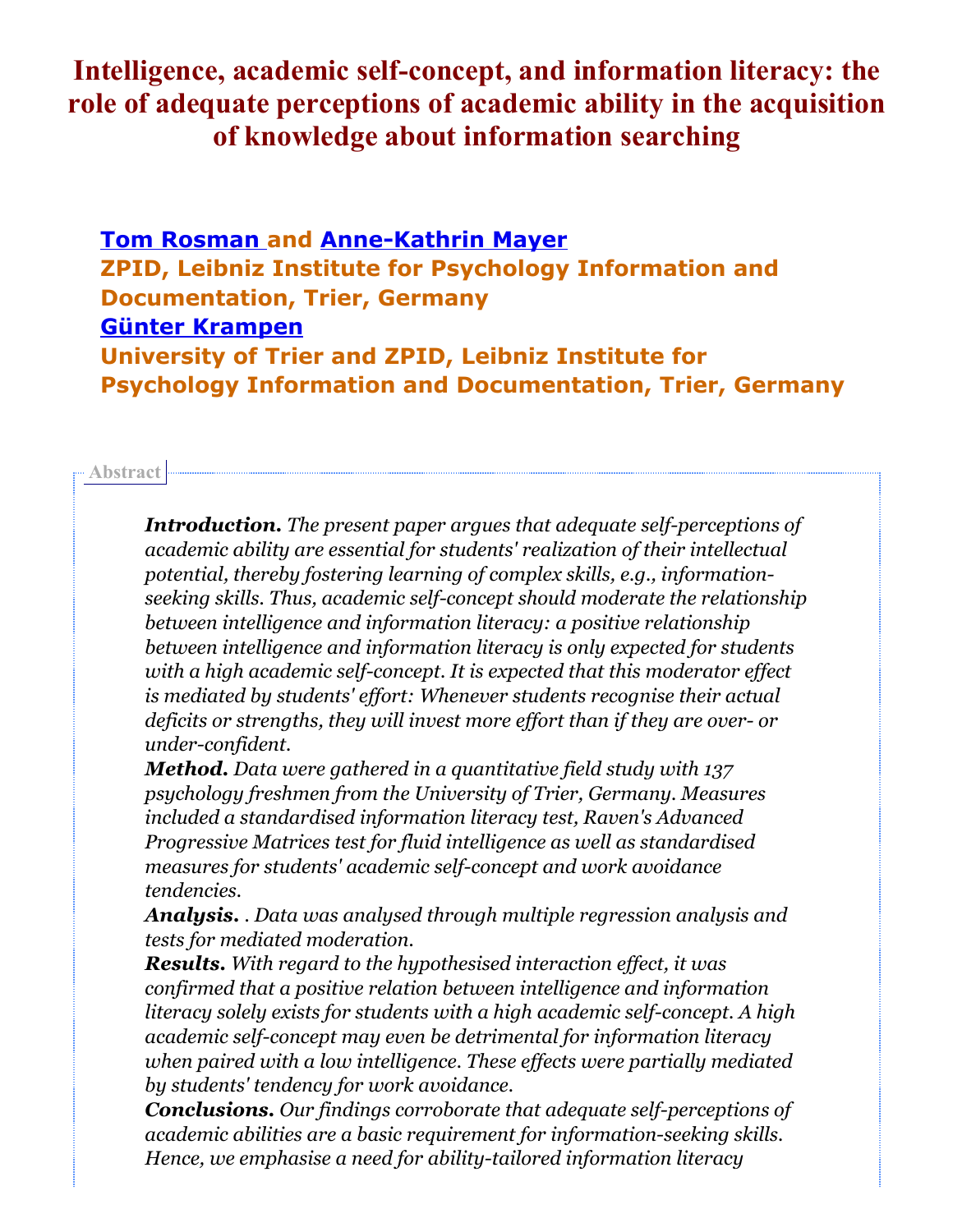## **Introduction**

Due to an exponentially growing body of scholarly information, information literacy - often defined as the ability to successfully conduct academic information searches - is more and more considered a 'basic skills set of the 21st century' [\(Eisenberg, 2008,](http://www.informationr.net/ir/20-1/isic2/isic34.html#Eis08) p. 39). Much effort has been put in conceptualizing and defining the construct (e.g., [Lloyd, 2005;](http://www.informationr.net/ir/20-1/isic2/isic34.html#Llo05) [Campbell, 2008;](http://www.informationr.net/ir/20-1/isic2/isic34.html#Cam08) Mackey and [Jacobson, 2011\), and researchers lively discuss its consequences for student](http://www.informationr.net/ir/20-1/isic2/isic34.html#Mac11) achievement [\(Bruce, 2004;](http://www.informationr.net/ir/20-1/isic2/isic34.html#Bru04) [Detlor, Julien, Willson, Serenko and Lavallee, 2011\)](http://www.informationr.net/ir/20-1/isic2/isic34.html#Det11) [as well as didactic guidelines on information literacy instruction \(Andretta,](http://www.informationr.net/ir/20-1/isic2/isic34.html#And05) 2005[;Limberg and Sundin, 2006](http://www.informationr.net/ir/20-1/isic2/isic34.html#Lim06); [Streatfield, Allen and Wilson, 2010\)](http://www.informationr.net/ir/20-1/isic2/isic34.html#Str10).

As most approaches on information literacy (e.g., **ACRL**, **2000**) underline its processual nature, researchers increasingly investigate procedural knowledge [about information searching \(](http://www.informationr.net/ir/20-1/isic2/isic34.html#Ros0)[Ivanitskaya, O'Boyle and Casey, 2006](http://www.informationr.net/ir/20-1/isic2/isic34.html#Iva06)[;Rosman,](http://www.informationr.net/ir/20-1/isic2/isic34.html#Ros0) Mayer and Krampen, under review). In contrast to declarative, more factual knowledge, procedural knowledge relates to knowledge about how to successfully conduct information searches (e.g., knowledge about how to use certain bibliographic databases). As research in the field of cognitive psychology demonstrates, procedural knowledge is probably best acquired through learning by doing ([Nokes and Ohlsson, 2005\)](http://www.informationr.net/ir/20-1/isic2/isic34.html#Nok05). Educational psychology adds to this field an analysis of individual characteristics like intelligence or personality [dispositions, susceptible to influence knowledge acquisition \(Jonassen and](http://www.informationr.net/ir/20-1/isic2/isic34.html#Jon93) Grabowski, 1993; [Sohn, Doane and Garrison, 2006\)](http://www.informationr.net/ir/20-1/isic2/isic34.html#Soh06).

However, little to no research has been conducted on interindividual differences in the acquisition of procedural knowledge about information searches. We thus argue that research on the didactics of information literacy training should be complemented by research on how individual factors influence informationseeking knowledge. Results of this research may in turn help researchers and practitioners to improve their training designs or allocate students to customised training modules.

Regarding the types of individual characteristics to be considered, Markus, Cross and Wurf ([1990\)](http://www.informationr.net/ir/20-1/isic2/isic34.html#Mar90) argued that human performance is a function of both objective skills (e.g., intelligence) and subjective beliefs (e.g., academic self-concept).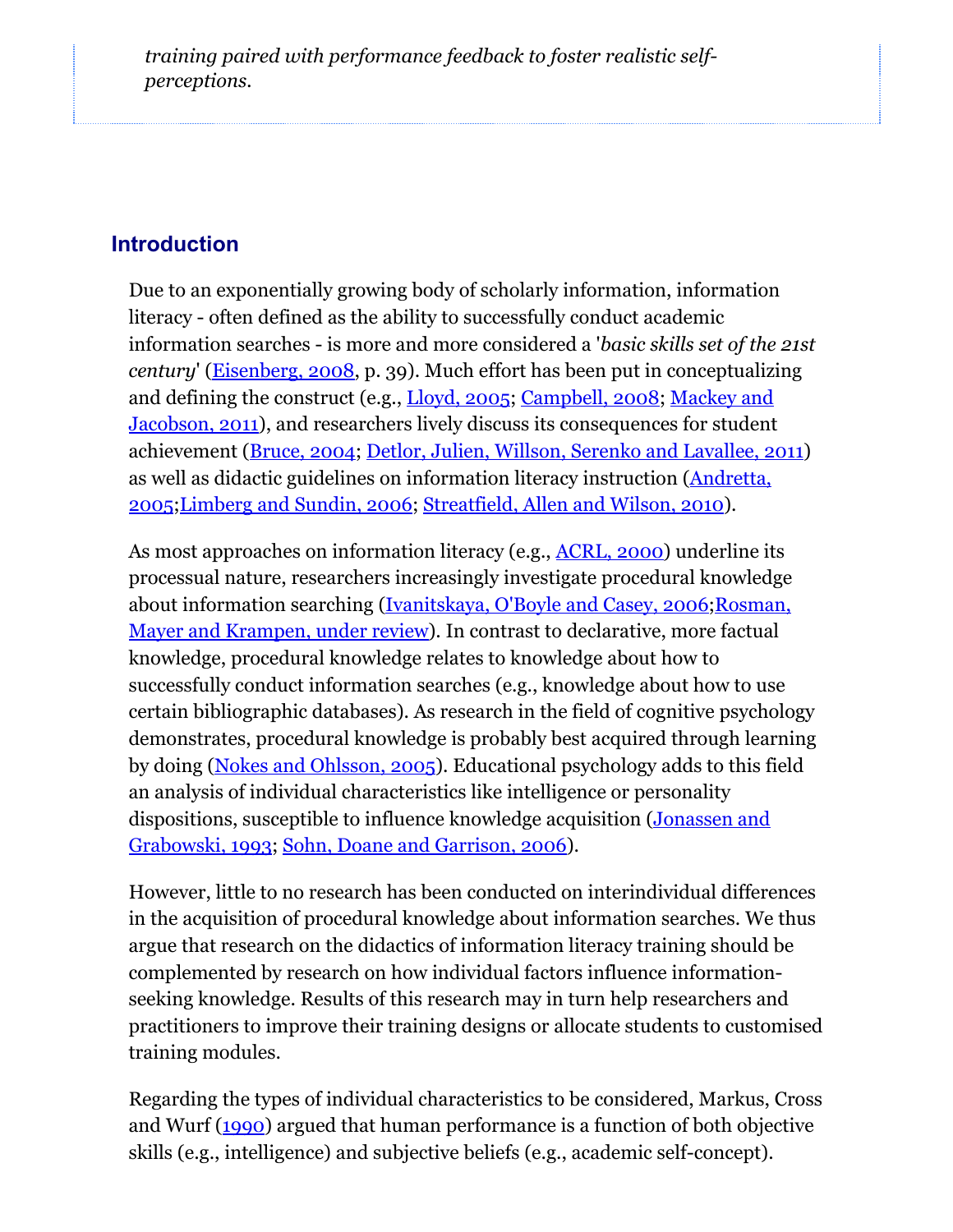Therefore, we plead for an integrated approach that considers both objective and subjective determinants of knowledge acquisition about information searching. The present paper discusses two such variables: intelligence, considered as an objective skill, and academic self-concept, its subjective counterpart.

## Intelligence and information literacy

Intelligence, or general cognitive ability, is considered the most important predictor of academic success [\(Jensen,](http://www.informationr.net/ir/20-1/isic2/isic34.html#Jen98) 1998; Kuncel, Hezlett and Ones, 2001; [Mayer,](http://www.informationr.net/ir/20-1/isic2/isic34.html#May11) 2011). Some argue that [information](http://www.informationr.net/ir/20-1/isic2/isic34.html#Kun01) searching requires - at least to some extent - the same set of skills that is measured by common intelligence tests, such as analytical (Lenox and [Walker,](http://www.informationr.net/ir/20-1/isic2/isic34.html#Len93) 1993) and problem-solving skills [\(Andretta,](http://www.informationr.net/ir/20-1/isic2/isic34.html#And05) 2005; Brand-Gruwel, Wopereis and Vermetten, 2005). This assumption gains support when taking a closer look at intelligence theory. Fluid [intelligence,](http://www.informationr.net/ir/20-1/isic2/isic34.html#Rav98) as measured by Raven's Advanced Progressive Matrices (Raven, Raven and Court, 1998), refers to the '… ability to decompose problems into manageable segments and iterate through them, the differential ability to manage the hierarchy of goals and subgoals generated by this problem decomposition, and the differential ability to form higher level abstractions' [\(Carpenter,](http://www.informationr.net/ir/20-1/isic2/isic34.html#Car90) Just and Shell, 1990, p. 429). This decomposition of a problem into smaller subproblems and the resulting necessity of organizing and managing a multitude of subgoals (the so-called goal management) supposedly plays a central role in information searching: the initial problem (e.g., 'I want to find scholarly literature on personality disorders in children'.) has to be decomposed into manageable segments (e.g., determining the extent of information need, selecting relevant databases, elaborating which functions of the databases are of use, etc.) prior to and throughout the actual search. Therefore, fluid intelligence should have some influence on a nonlinear and iterative process like information literacy (Rosenfeld, Salazar-Riera and Vieira, 2002).

## The role of the academic self-concept

Many authors have argued that academic self-perceptions play a central role in academic [achievement](http://www.informationr.net/ir/20-1/isic2/isic34.html#Mar13) by enabling students to develop their potential (Marsh and Seaton, 2013). Students' academic self-concept is deemed to influence learning and academic performance through motivational processes like increased effort and persistence [\(Marsh,](http://www.informationr.net/ir/20-1/isic2/isic34.html#Mar93) 1993; Bandura, 1997) as well as academic choice behaviour (Guay and [Vallerand,](http://www.informationr.net/ir/20-1/isic2/isic34.html#Gua96) 1996; Guay, Marsh and Boivin, 2003). Students with a high academic self-concept should therefore invest more effort in their learning, persevere in the face of difficulties, and act out of pleasure and choice. Especially this acting out of pleasure and choice is hereby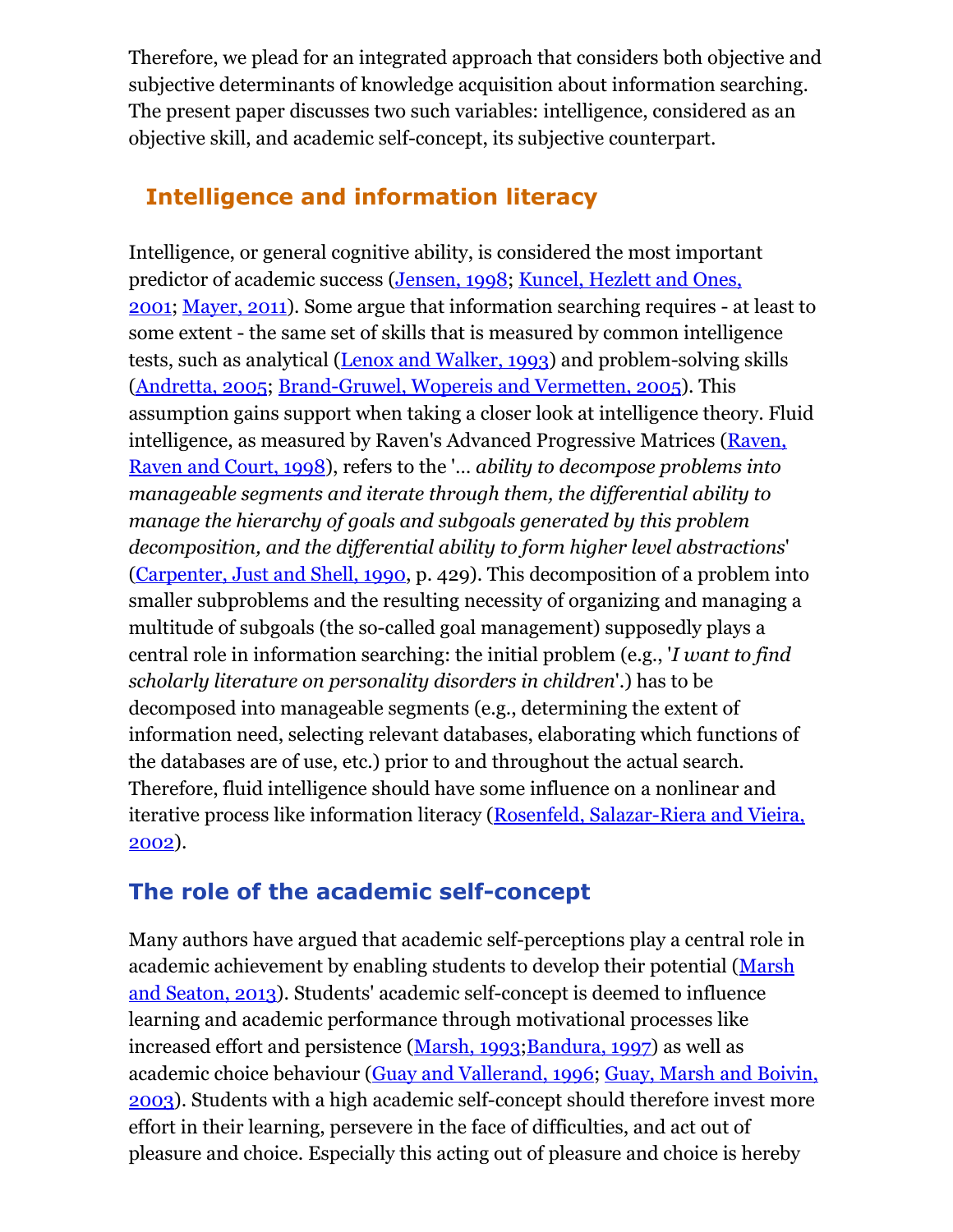hypothesised to have positive effects 'on depth of processing, retention, integration, generalization of knowledge, and thereby academic achievement' (Guay and [Vallerand,](http://www.informationr.net/ir/20-1/isic2/isic34.html#Gua96) 1996, p. 214).

A shortcoming of this research is that it solely focuses subjective beliefs and attitudes, neglecting individual abilities as another important predictor of academic success. Markus *et al.* [\(1990\)](http://www.informationr.net/ir/20-1/isic2/isic34.html#Mar90) therefore elaborate their theorizing by hypothesising that 'competence in a domain requires both some ability in the domain and a self-schema for this ability' and that 'felt competence is an essential aspect of actual competence' (p. 206). Even though individual ability is seen as a basic requirement for performance, commitment and achievement motivation can only emerge in case of a favourable view of oneself and one's abilities (e.g., a high academic self-concept or self-efficacy). If, however, students underestimate their possibilities, they will be less optimistic, devote less effort to their actions, and give up more easily in the face of difficulties (Markus et al., 1990). Hence, the under-estimation of abilities [\(underconfidence\)](http://www.informationr.net/ir/20-1/isic2/isic34.html#Mar90) may well hinder individuals to make use of their potential: high ability students should only perform better than their lower talented peers if their academic self-concept matches their ability (see als[oFeldhusen](http://www.informationr.net/ir/20-1/isic2/isic34.html#Fel86) and Hoover, 1986). Findings that bright but low performing students (so-called underachievers) have low self-concepts can be brought forward as empirical support for the postulated negative effects of underconfidence (Van Boxtel and [Mönks,](http://www.informationr.net/ir/20-1/isic2/isic34.html#Van92) 1992; Reis and [McCoach,](http://www.informationr.net/ir/20-1/isic2/isic34.html#Rei00) 2000).

However, this literature is somewhat one-sided, as most authors focus on highability students and the detrimental effects of underconfidence. A high subjective ability is seen as beneficial in all possible circumstances, as it is ascribed to promote effort, persistence, and attention [\(Markus](http://www.informationr.net/ir/20-1/isic2/isic34.html#Mar90) , 1990). This theorizing is challenged by a growing body of literature on the detrimental effects of ability over-estimation (overconfidence). Freund and Kasten [\(2012\)](http://www.informationr.net/ir/20-1/isic2/isic34.html#Fre12) give the compelling example of someone having a car accident because of the over-estimation of his driving abilities. With respect to academic domains, it has been shown that the over-estimation of academic ability has negative effects on students' grades (Zakay and [Glicksohn,](http://www.informationr.net/ir/20-1/isic2/isic34.html#Zak92) 1992), learning and retention (Dunlosky and Rawson, 2012), or IT [competence](http://www.informationr.net/ir/20-1/isic2/isic34.html#Dun12) [\(Moores](http://www.informationr.net/ir/20-1/isic2/isic34.html#Moo09) and Chang, 2009). These negative effects might be due to a reduction of effort as it has been shown that over-confident students prematurely terminate studying [\(Dunlosky](http://www.informationr.net/ir/20-1/isic2/isic34.html#Dun12) and Rawson, 2012) and become less academically engaged in general [\(Robins](http://www.informationr.net/ir/20-1/isic2/isic34.html#Rob01) and Beer, 2001). Effort calculation theory, which states that with increasing subjective ability, humans will assume less effort to be necessary for goal attainment [\(Heider,](http://www.informationr.net/ir/20-1/isic2/isic34.html#Hei58) 1958), provides support for this assumption.

To sum up, there is an apparent contradiction between the theories of Markus et al. [\(1990\)](http://www.informationr.net/ir/20-1/isic2/isic34.html#Mar90) who state that high subjective ability always promotes effort, and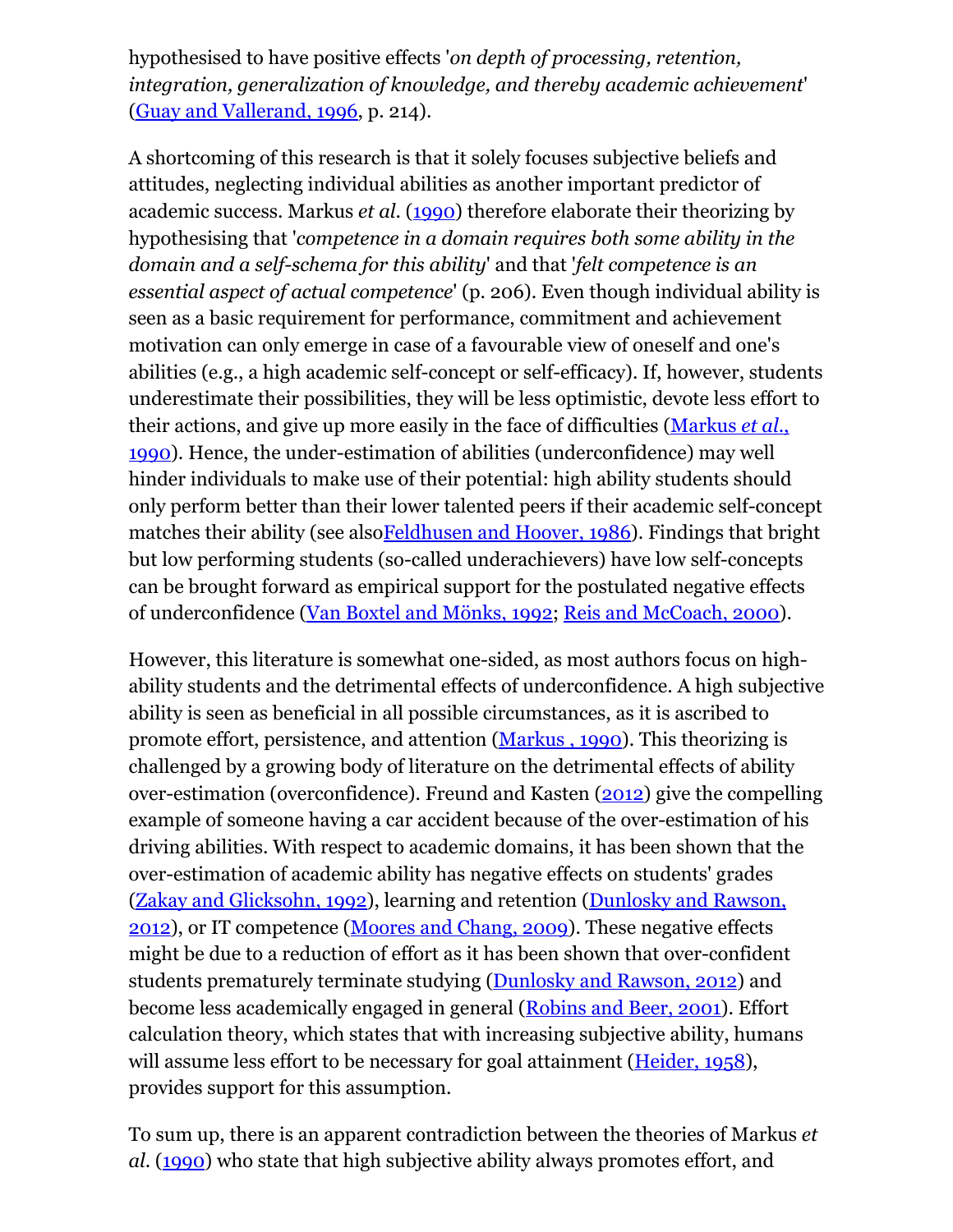Heider [\(1958\)](http://www.informationr.net/ir/20-1/isic2/isic34.html#Hei58) who argues that high subjective ability always reduces effort. In combination with the presented empirical findings, we hypothesised the following: Whenever subjects are able to realisticallyestimate their ability, the resulting effort will be higher than when they over- or underestimate their ability. As learning (or, more generally, performance) requires both effort and ability [\(Heider,](http://www.informationr.net/ir/20-1/isic2/isic34.html#Hei58) 1958), the most pronounced increase of knowledge is to be expected for subjects who have a high ability and devote effort to realise their potential. Reduced effort, on the other hand, should impair knowledge development.

We thus argue that an adequate estimation of one's ability might promote knowledge development through an increase in effort. On the other hand, overor underconfidence might impair knowledge development due to a reduction of effort. One can therefore conclude that accuracy of self-evaluations plays a major role in learning and performance (Freund and [Kasten,](http://www.informationr.net/ir/20-1/isic2/isic34.html#Fre12) 2012). Correspondingly, Plucker, Robinson, Greenspon, Feldhusen, McCoach and Subotnik [\(2004\)](http://www.informationr.net/ir/20-1/isic2/isic34.html#Plu04) argue: 'One needs a realistic view of one's abilities in order to capitalise on personal strengths and compensate for weaknesses' (p. 269). Hence, most pronounced knowledge development should occur when there is match between selfperceived and actual ability: A high academic self-concept enables intelligent students to make use of their potential and thus facilitates knowledge development. These effects might at least partially be due to greater effort expenditure in contrast to high ability students who underestimate their ability. On the other hand, for less intelligent students, an adequately low academic selfconcept indicates that they recognise their deficits, which in turn enables them to develop at least some knowledge through compensatory effort. In contrast, less intelligent students who overestimate their potential might reduce their effort as they don't recognise their deficits and presume that they can succeed with little effort.

With regard to information literacy, knowledge development of over-confident students might be weakened by a reduction of effort through terminating all searches prematurely assuming that all relevant literature has been discovered (less learning by doing), or by simply renouncing to attend to information literacy training. On the other hand, under-confident students cannot make use of their intellectual potential because of the detrimental effects of this underconfidence on their motivation and effort. For example, they might think that no matter how much effort they invest, they won't be able to develop adequate information-seeking skills, or they might just avoid information searching at all. Students with realistic self-views, on the other hand, live up to their potential because of the resulting increased effort.

In sum, this theorizing enables to derive a moderator effect of the academic self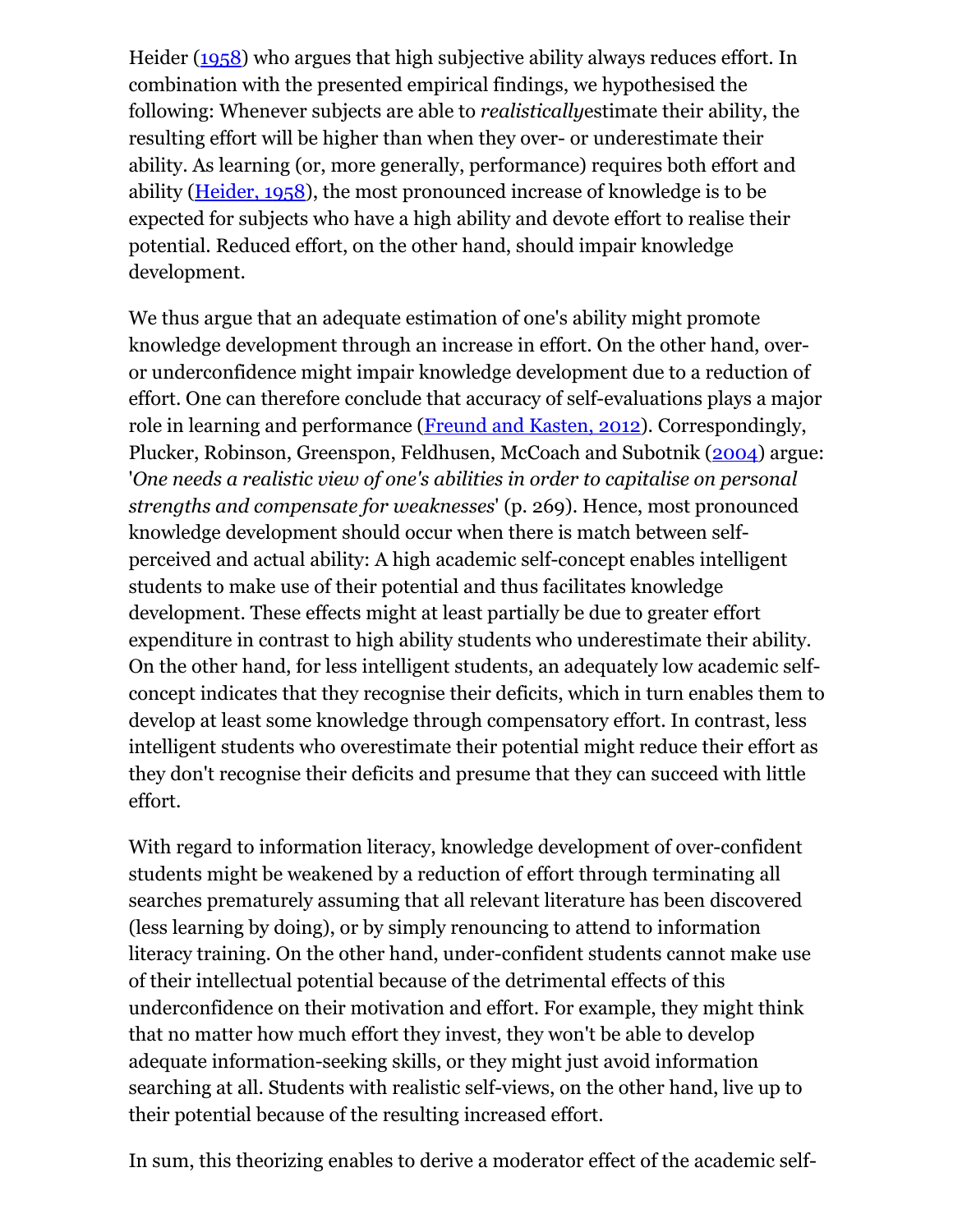concept on the relationship between cognitive ability (i.e., intelligence) and information literacy: on the one hand, the positive effects of high cognitive ability have full effect if paired with a (realistically) high academic self-concept [\(Markus](http://www.informationr.net/ir/20-1/isic2/isic34.html#Mar90) et al., 1990), whereas the negative effects of a low cognitive ability are even intensified by an overly high academic self-concept (due to the detrimental effects of overconfidence). Intelligence and information literacy should thus be positively related for students with a high academic self-concept. On the other hand, the negative effects of a lower intelligence may partially be buffered by a realistically low self-concept (and the resulting increased effort), whereas the positive effects of a higher intelligence are dampened by a low self-concept because of the under-estimation of one's ability [\(Markus](http://www.informationr.net/ir/20-1/isic2/isic34.html#Mar90) *et al.*, 1990). Thus, for students with a low academic self-concept, the relationship between intelligence and information literacy should be small to non-significant. A fan-shaped or even crossed interaction would result. Leclerc, Larivée, Archambault, and Janosz [\(2010](http://www.informationr.net/ir/20-1/isic2/isic34.html#Lec10)) were able to confirm the existence of such a moderator effect with regard to math performance. With respect to our theorizing, we assume that the effect may be reproduced with regard to information literacy. Moreover, we expect that student's effort is responsible for (mediates) this moderator effect (see Figure 1).



Figure 1: Conceptual diagram of the moderated mediation effect of Hypothesis 2

Based on our theorising, we suggest the following hypotheses:

Hypothesis 1: Academic self-concept moderates the relationship between intelligence and information literacy: the correlation between intelligence and information literacy is higher for students with a high academic self-concept. Hypothesis 2: The negative effects of ability over- and under-estimation on effort and motivation are responsible for this moderator effect. Thus, in a mediated moderation model, effort mediates the moderating effects of the academic selfconcept on the relationship between intelligence and information literacy (see Figure 1).

#### Method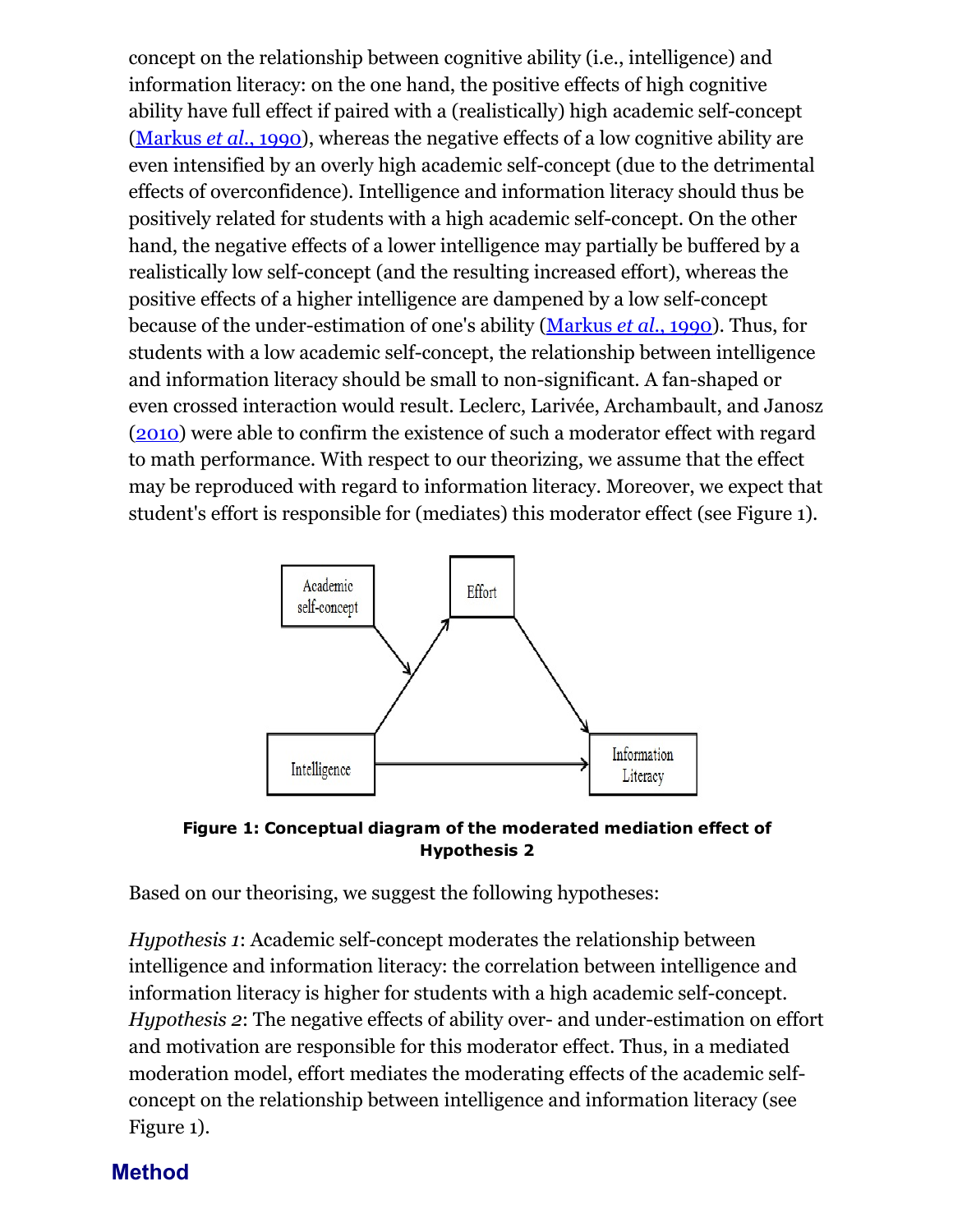# Participants and procedure

Participants were 137 psychology freshmen from University of Trier taking part in a longitudinal study on knowledge development during the first two years of their studies. Mean age was  $M = 20.43$  (SD = 2.53) and ranged from 18 to 31 years. Sex was distributed unevenly with 82 % females and 18 % males, which is [nevertheless](http://www.informationr.net/ir/20-1/isic2/isic34.html#Sch05) typical for German psychology students (Schneller and Schneider, 2005; Wentura, Ziegler, Scheuer, Bölte, [Rammsayer](http://www.informationr.net/ir/20-1/isic2/isic34.html#Wen13) and Salewski, 2013). Participants were recruited by means of flyers and a personalised email inviting them to take part in a longitudinal study on knowledge development. Data collection was divided into two parts. After registration for the study, subjects received a link to an online module comprising several self-report inventories, including a measure of academic self-concept. This module took approximately 30 minutes and had to be completed before attending a laboratory session in a computer lab at the University of Trier. Data from this laboratory session was collected in groups ranging from 2 to 16 participants and took approximately two hours. Among other measures, participants completed an intelligence test and an information literacy test. Participants received a compensation of ? 25 for their participation.

#### Measures

Information literacy was measured using the PIKE-P test (Procedural Information-seeking Knowledge Test - version for students of psychology[:Rosman](http://www.informationr.net/ir/20-1/isic2/isic34.html#Ros0) et al., under review; see als[oRosman](http://www.informationr.net/ir/20-1/isic2/isic34.html#Ros0a) and Birke, in press). The 22-item test focuses procedural knowledge about various aspects of information-seeking (e.g., generation of search keywords, selection of adequate sources, utilisation of limiters and Boolean operators, etc.) by drawing on a situational judgment format. Items begin with a description of a problem situation requiring an information search (e.g., 'You need the following book: "Richard S. Lazarus - Stress, Appraisal, and Coping". How do you proceed?). Subsequently, four response alternatives (e.g., 'I look up the ISBN-Number of the book and enter it into the library catalog'; 'I try to locate and download a .pdf of the book using a web search engine'; etc.) are to be rated on a  $5$ -point Likert-Scale (not useful at all to very useful) with respect to their appropriateness of solving the problem. Subjects' scores are obtained through a standardised scoring key which is based on an expert ranking of the appropriateness of the response alternatives. Scale validity was demonstrated in a validation study [\(Rosman](http://www.informationr.net/ir/20-1/isic2/isic34.html#Ros0a), under review), in which high correlations ( $r > .60$ ;  $p < .001$ ) between the scale and scores achieved in actual [information](http://www.informationr.net/ir/20-1/isic2/isic34.html#Lei) search tasks (see Leichner, Peter, Mayer and Krampen, in press) were found.

Fluid intelligence was measured by Raven's Advanced Progressive Matrices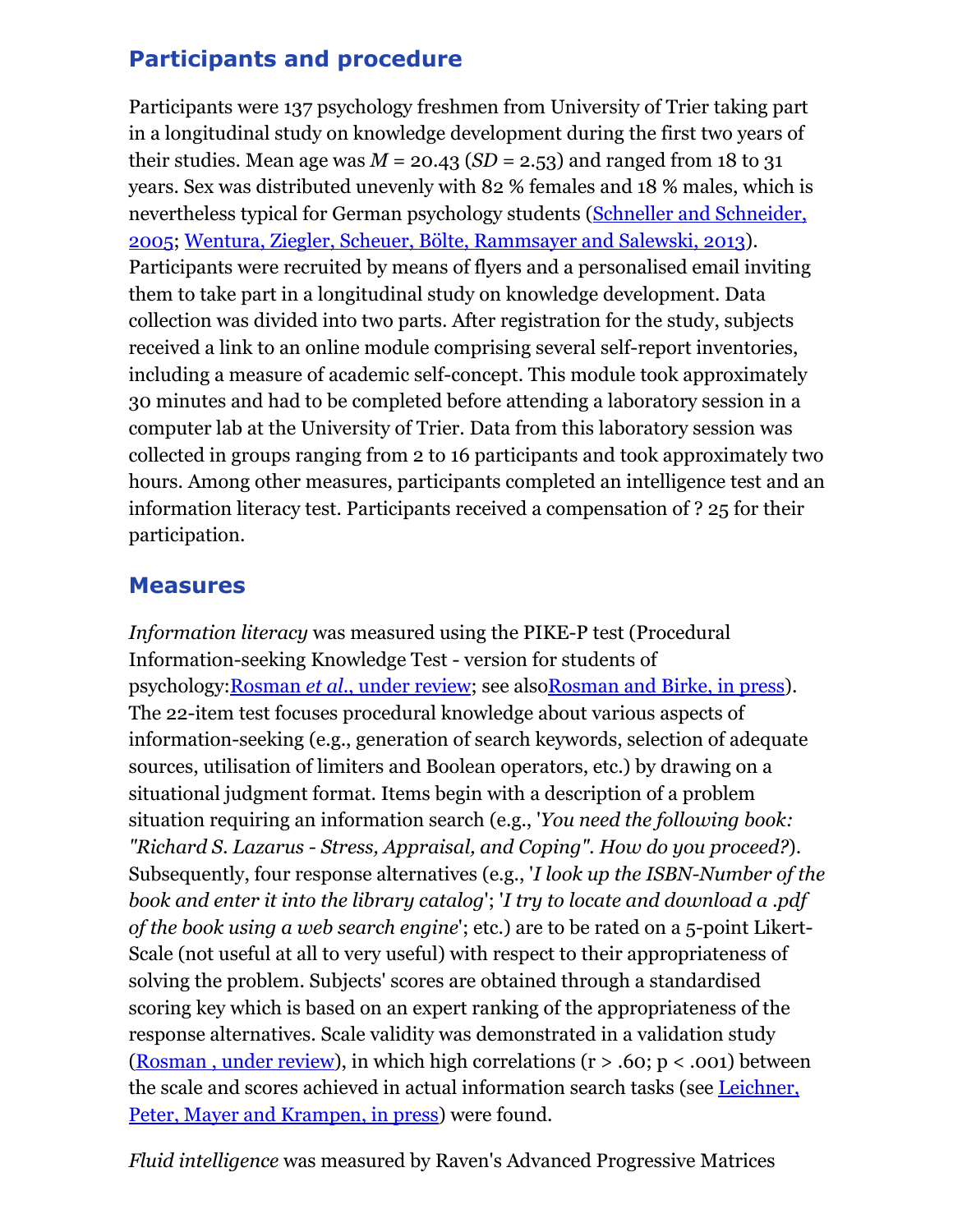[\(Raven](http://www.informationr.net/ir/20-1/isic2/isic34.html#Rav98) et al., 1998). Each test item consists of a visual pattern with a missing piece, and subjects are invited to complete this pattern by choosing the correct piece from a set of eight alternatives. The test consists of 32 items of increasing difficulty. With reference to the work by Hamel and Schmittmann [\(2006\)](http://www.informationr.net/ir/20-1/isic2/isic34.html#Ham06), a time limit of 20 minutes was imposed on the test. Scores were obtained by summing up the number of correctly solved items.

Academic self-concept was measured with the absolute academic self-concept scale from Dickhäuser, Schöne, Spinath and Stiensmeier-Pelster [\(2002\)](http://www.informationr.net/ir/20-1/isic2/isic34.html#Dic02), which assesses students' academic self-concept without providing a reference norm (e.g., social or individual reference). Its five items begin by a statement that has to be completed on a 7-point Likert-Scale (e.g., 'My academic ability is . low  $[1]$  high  $[7]'$ ; 'In my opinion I am . not intelligent  $[1]$  - very intelligent  $[7]$ '). Subjects' scores were obtained by calculating the arithmetic mean of the five items.

Effort was measured with the work avoidance scale of a German self-report measure (Skalen zur Erfassung der Lern-und Leistungsmotivation; SELLMO: Spinath, Stiensmeier-Pelster, Schöne and Dickhäuser, 2002). The scale consists of 8 items (e.g, 'In my studies it is important for me to do as little work as possible') that are to be rated on a  $5$ -point Likert-Scale (totally disagree [1] to totally agree [5]). By referring to 'the goal to invest as little effort as possible' ([Steinmayr](http://www.informationr.net/ir/20-1/isic2/isic34.html#Ste09) and Spinath, 2009, p. 81), the scale constitutes a reverse coded (high scores = low effort) indicator for study effort. With regard to our mediation hypothesis, this reverse coding does not threaten interpretability. Subjects' scores were again obtained by calculating the arithmetic mean of all items.

## **Results**

The following section is organized according to our hypotheses: In the first part, we will report the results of the test of the moderation hypothesis. The second part describes tests for mediated moderation. Table 1 shows descriptive statistics and intercorrelations of all study variables.

| <b>Construct</b>                          | -M         | <b>SD</b> |         |            |  |
|-------------------------------------------|------------|-----------|---------|------------|--|
| Information 47.05 7.23 (0.50)<br>literacy |            |           |         |            |  |
| 2 Fluid<br>intelligence                   | 21.01 3.72 |           | .011    |            |  |
| 3 Academic<br>self-<br>concept            | 4.70       | 0.83      | $-0.02$ | 0.07(0.84) |  |
| 4 Work                                    |            |           |         |            |  |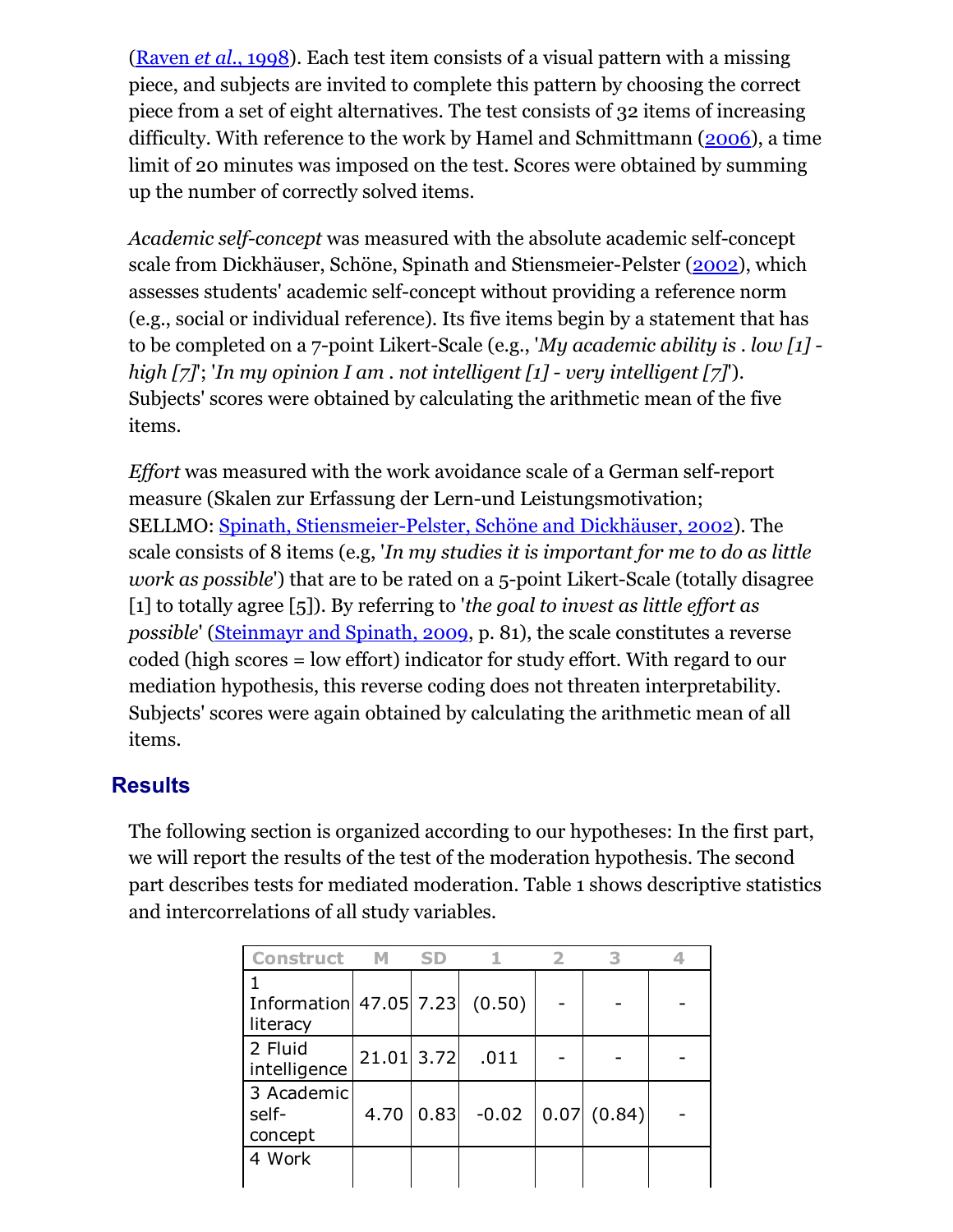| avoidance   1.89 $ 0.59 $ -0.30** $ 0.12 $ -0.15* $ $ $(0.87) $ |  |  |  |  |  |  |
|-----------------------------------------------------------------|--|--|--|--|--|--|
| $N = 137$ ; * $p < 0.05$ ; ** $p < 0.01$ .                      |  |  |  |  |  |  |

Table 1: Means (*M*), standard deviations (*SD*), internal consistencies (values on the diagonal), and intercorrelations of study variables

## Hypothesis 1

Hypothesis 1 was tested by adding an interaction term into a multiple regression predicting information literacy from z-standardised intelligence and academic self-concept scores [\(Aiken](http://www.informationr.net/ir/20-1/isic2/isic34.html#Aik91) and West, 1991). As depicted in Table 2, the interaction term was statistically significant. An inspection of the corresponding regression plot (Figure 2) revealed that the moderator effect was in the hypothesised direction: a positive relationship between intelligence and information literacy was found for subjects with a high (+1 SD) academic selfconcept, whereas the relationship between intelligence and information literacy is close to zero for subjects with a low  $(-1 SD)$  academic self-concept. The interaction was crossed (and not just fan-shaped; see Figure 2), so that information literacy for subjects with a low intelligence and a high academic selfconcept is even inferior to the respective scores of subjects with a low intelligence and a (realistically) low academic self-concept. As suggested by Aiken and West [\(1991\)](http://www.informationr.net/ir/20-1/isic2/isic34.html#Aik91), the graphic interpretation was verified by a simple slope test: for subjects with a high academic self-concept, the slope of the relationship between intelligence and information literacy was significant ( $B = 2.38$ ;  $t =$ 2.72;  $p < 0.01$ ). For subjects with a low academic self-concept, the respective relationship was - as hypothesised - not significant. Hypothesis 1 is therefore fully supported.

|                                                  | <b>Information Literacy</b> |          |              |  |
|--------------------------------------------------|-----------------------------|----------|--------------|--|
|                                                  |                             | $R^2$    | $\Delta R^2$ |  |
| Block 1                                          |                             | 0.01     |              |  |
| Fluid<br>intelligence<br>(z-<br>standardised)    | 0.11                        |          |              |  |
| Academic<br>self-concept<br>(z-<br>standardised) | $-0.03$                     |          |              |  |
| Block 2                                          |                             | $0.06**$ | $0.05**$     |  |
| Fluid<br>intelligence<br>(z-<br>standardised)    | $0.16*$                     |          |              |  |
| Academic                                         |                             |          |              |  |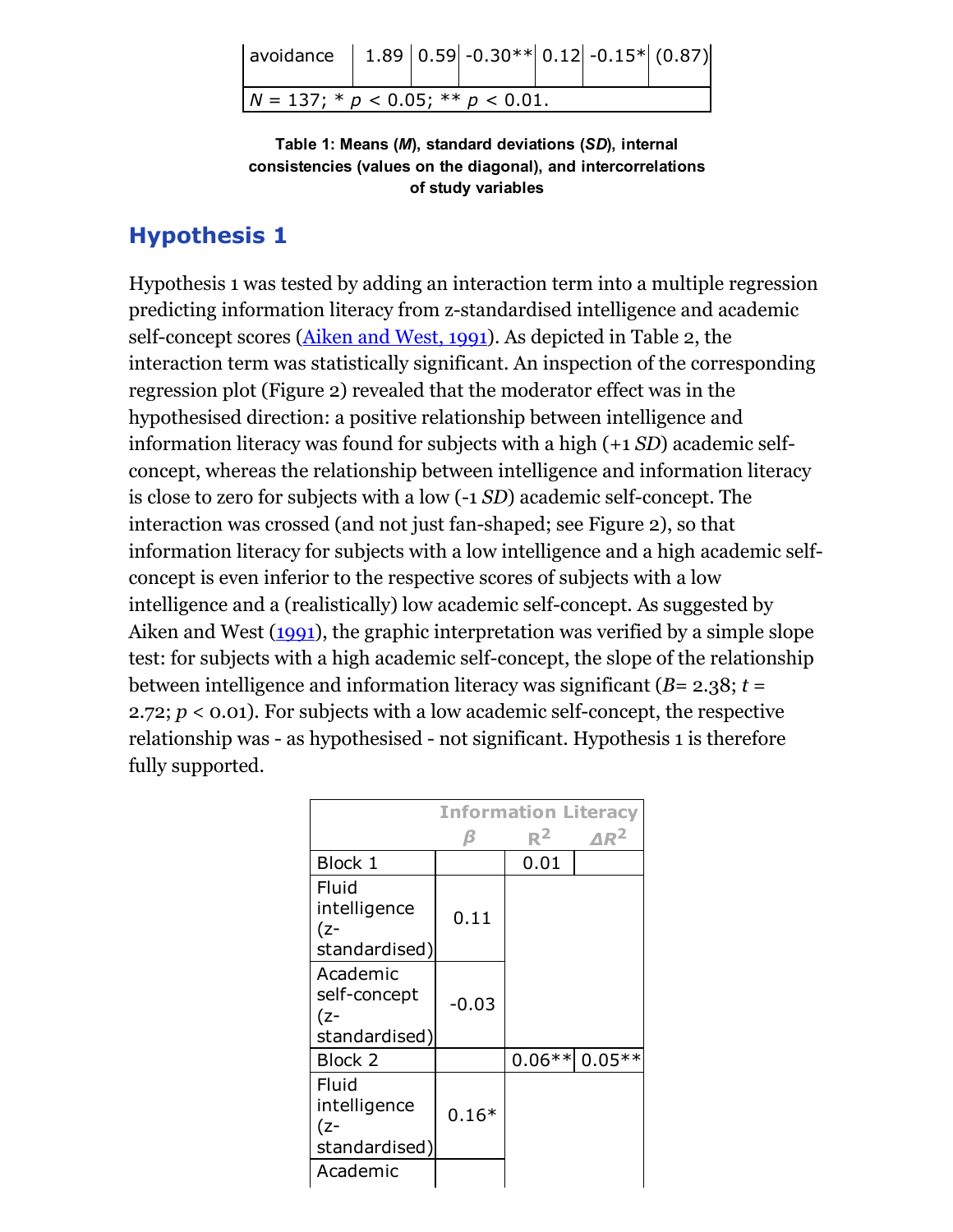| self-concept<br>(z-                      | 0.03     |  |  |  |
|------------------------------------------|----------|--|--|--|
| standardised)                            |          |  |  |  |
| APMxASC                                  |          |  |  |  |
| (interaction                             | $0.22**$ |  |  |  |
| term)                                    |          |  |  |  |
| $N = 137$ ; Method = Enter; $\beta$ =    |          |  |  |  |
| standardised regression weight; $R^2$ =  |          |  |  |  |
| total variance explained; $\Delta R^2$ = |          |  |  |  |
| change in $R^2$ from block 1 to block 2; |          |  |  |  |
| * $p < 0.05$ ; ** $p < 0.01$ .)          |          |  |  |  |

Table 2: Multiple regression predicting information literacy from fluid intelligence (independent variable), academic selfconcept (moderator), and their interaction term





### Hypothesis 2

To test for mediated moderation, we adopted the procedure by Muller, Judd and Yzerbyt [\(2005](http://www.informationr.net/ir/20-1/isic2/isic34.html#Mul05)), which relies on multiple regression. Their first criterion for mediated moderation is that the interaction of the independent variable (intelligence) and the moderator (academic self-concept) significantly predicts the dependent variable (information literacy). As shown in Table 2, this criterion was met (see also results of the test of hypothesis 1). The second criterion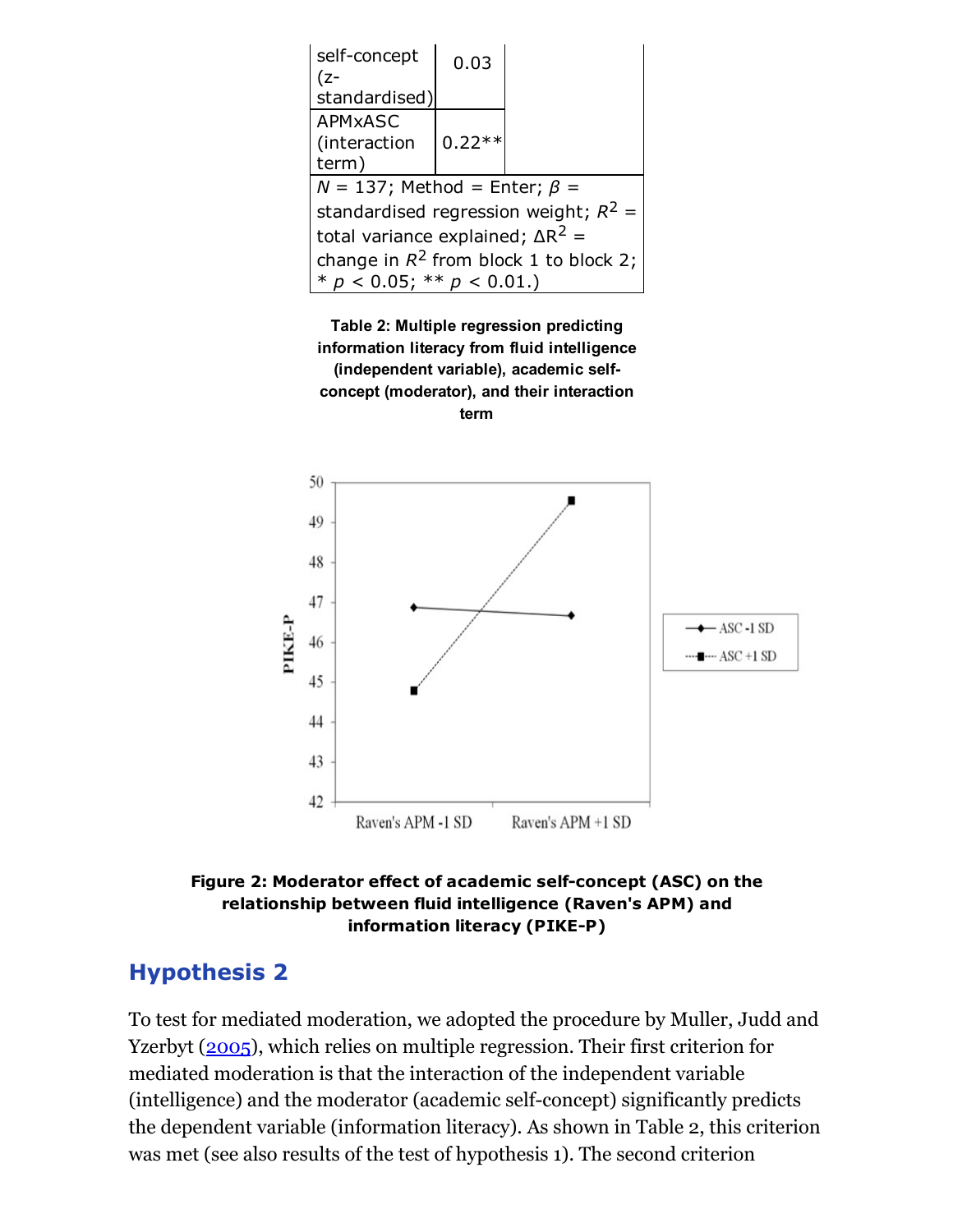requires that the interaction between independent variable and moderator significantly predicts the mediator (work avoidance). Table 3 shows that this criterion is fulfilled. The third criterion requires that the mediator significantly predicts the dependent variable while controlling for both the interactions between (1) the moderator and the independent variable and (2) the moderator and the mediator. As shown in Table 4, this criterion was also met. As a fourth criterion, it is required that the  $\beta$ -weight of the interaction term between independent variable and moderator is reduced when the interaction term of mediator and moderator as well as the mediator are included in the regression predicting the dependent variable (compare Tables 2 and 4). Even though it stayed significant, the effect of this interaction term on the dependent variable decreased from  $\beta$  = .22 (p < .01) to  $\beta$  = 0.18 (p < 0.05), which indicates partial mediated moderation. As Muller et al. ([2005\)](http://www.informationr.net/ir/20-1/isic2/isic34.html#Mul05) do not provide any technique to test this decrease for significance, additional analyses were conducted by means of the PROCESS macro (model 4; manually calculated interaction term; 10.000 bootstrap samples; 95 % confidence intervals) provided by Hayes [\(2013\)](http://www.informationr.net/ir/20-1/isic2/isic34.html#Hay13). The procedure confirmed the existence of mediated moderation. As bootstrap confidence intervals of the mediated effect did not include  $o$  ( $a_3b = .11$ ; CI = 0.02 to 0.22), it can be concluded that the hypothesised mediator effect is indeed statistically significant. Hypothesis 2 is supported.

|                                                                                                                             | <b>Work avoidance</b> |         |                    |
|-----------------------------------------------------------------------------------------------------------------------------|-----------------------|---------|--------------------|
|                                                                                                                             | β                     |         | $R^2$ $\Delta R^2$ |
| Block 1                                                                                                                     |                       | $0.04*$ |                    |
| Fluid<br>intelligence<br>(z-<br>standardised)                                                                               | 0.13                  |         |                    |
| Academic<br>self-concept<br>(z-<br>standardised)                                                                            | $-0.16*$              |         |                    |
| Block <sub>2</sub>                                                                                                          |                       | $.07*$  | $0.03*$            |
| Fluid<br>intelligence<br>(z-<br>standardised)                                                                               | 0.09                  |         |                    |
| Academic<br>self-concept<br>(z-<br>standardised)                                                                            | $-0.21**$             |         |                    |
| <b>APMxASC</b><br>(interaction<br>term)                                                                                     | $-0.20*$              |         |                    |
| $N = 137$ ; Method: Enter; $\beta =$<br>standardised regression weight;<br>$R^2$ = total variance explained; $\Delta R^2$ = |                       |         |                    |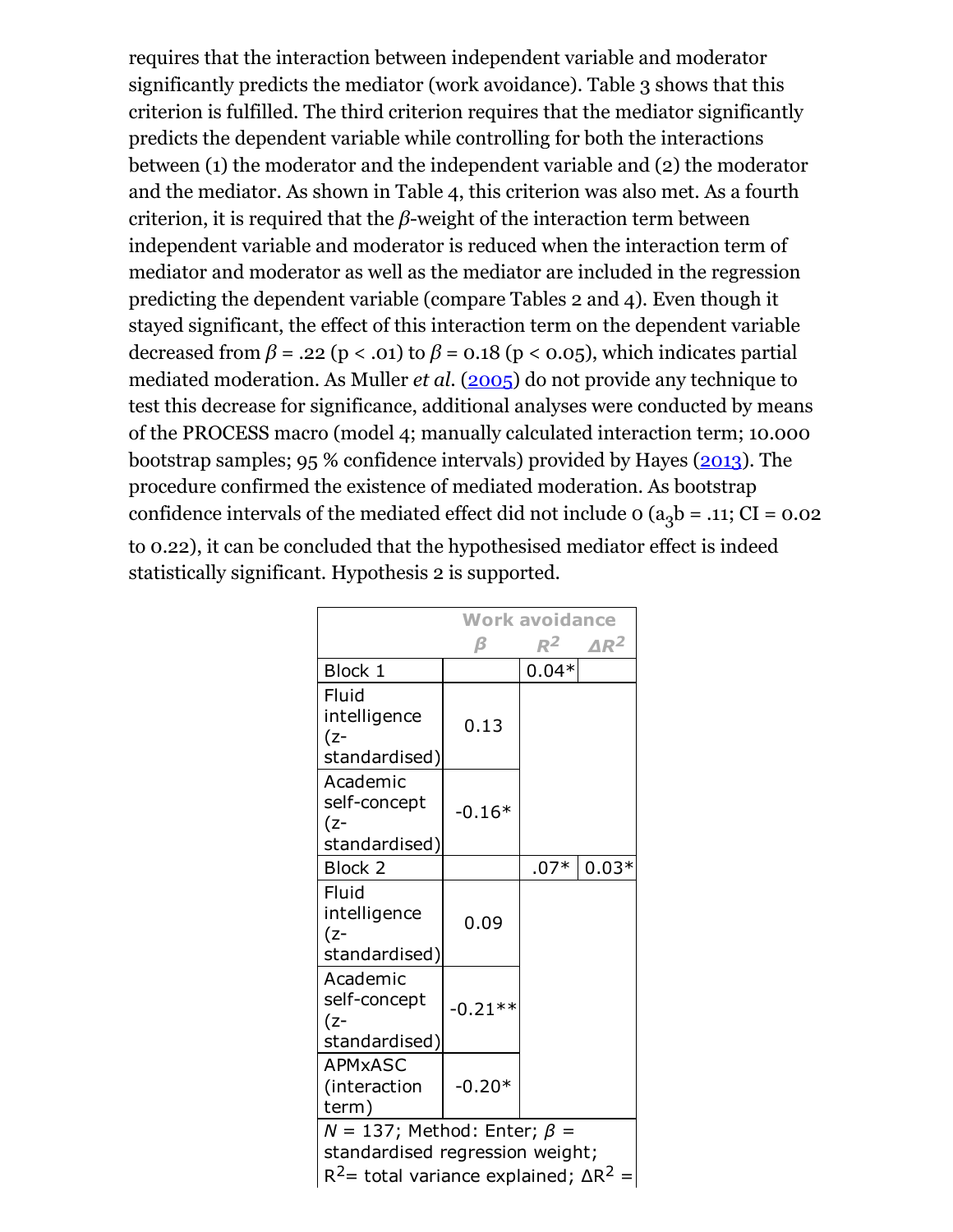#### Table 3: Multiple regression predicting work avoidance (mediator) from intelligence (independent variable), academic self-concept (moderator), and their interaction term

| <b>Information</b>                                                                                                                                                                                                                                                                                                    |           |                |  |
|-----------------------------------------------------------------------------------------------------------------------------------------------------------------------------------------------------------------------------------------------------------------------------------------------------------------------|-----------|----------------|--|
|                                                                                                                                                                                                                                                                                                                       | literacy  |                |  |
|                                                                                                                                                                                                                                                                                                                       | ß         | $\mathsf{R}^2$ |  |
| Block 1                                                                                                                                                                                                                                                                                                               |           | $0.15**$       |  |
| Fluid<br>intelligence<br>(z-                                                                                                                                                                                                                                                                                          | $0.18*$   |                |  |
| standardised)                                                                                                                                                                                                                                                                                                         |           |                |  |
| Academic<br>self-concept<br>$(z-$<br>standardised)                                                                                                                                                                                                                                                                    | $-0.03$   |                |  |
| Work                                                                                                                                                                                                                                                                                                                  |           |                |  |
| avoidance (z-<br>standardised)                                                                                                                                                                                                                                                                                        | $-0.32**$ |                |  |
| <b>APMxASC</b>                                                                                                                                                                                                                                                                                                        | $-0.18*$  |                |  |
| <b>WAxASC</b>                                                                                                                                                                                                                                                                                                         | $-0.05$   |                |  |
| $N = 137$ ; Method: Enter;<br>$APMXASC = interaction term$<br>of fluid intelligence and<br>academic self-concept;<br>$WAXASC = interaction term of$<br>work avoidance and academic<br>self-concept; $\beta$ = standardised<br>regression weight; $R^2$ = total<br>variance explained; $* p <$<br>$0.05; ** p < 0.01.$ |           |                |  |

Table 4: Multiple regression predicting information literacy from fluid intelligence (independent variable), academic self-concept (moderator), work avoidance (mediator), and both interaction terms

#### **Discussion**

The purpose of the present study was to investigate whether an adequate perception of one's academic ability is essential in information-seeking knowledge development. Consistent with our theorizing, a high academic self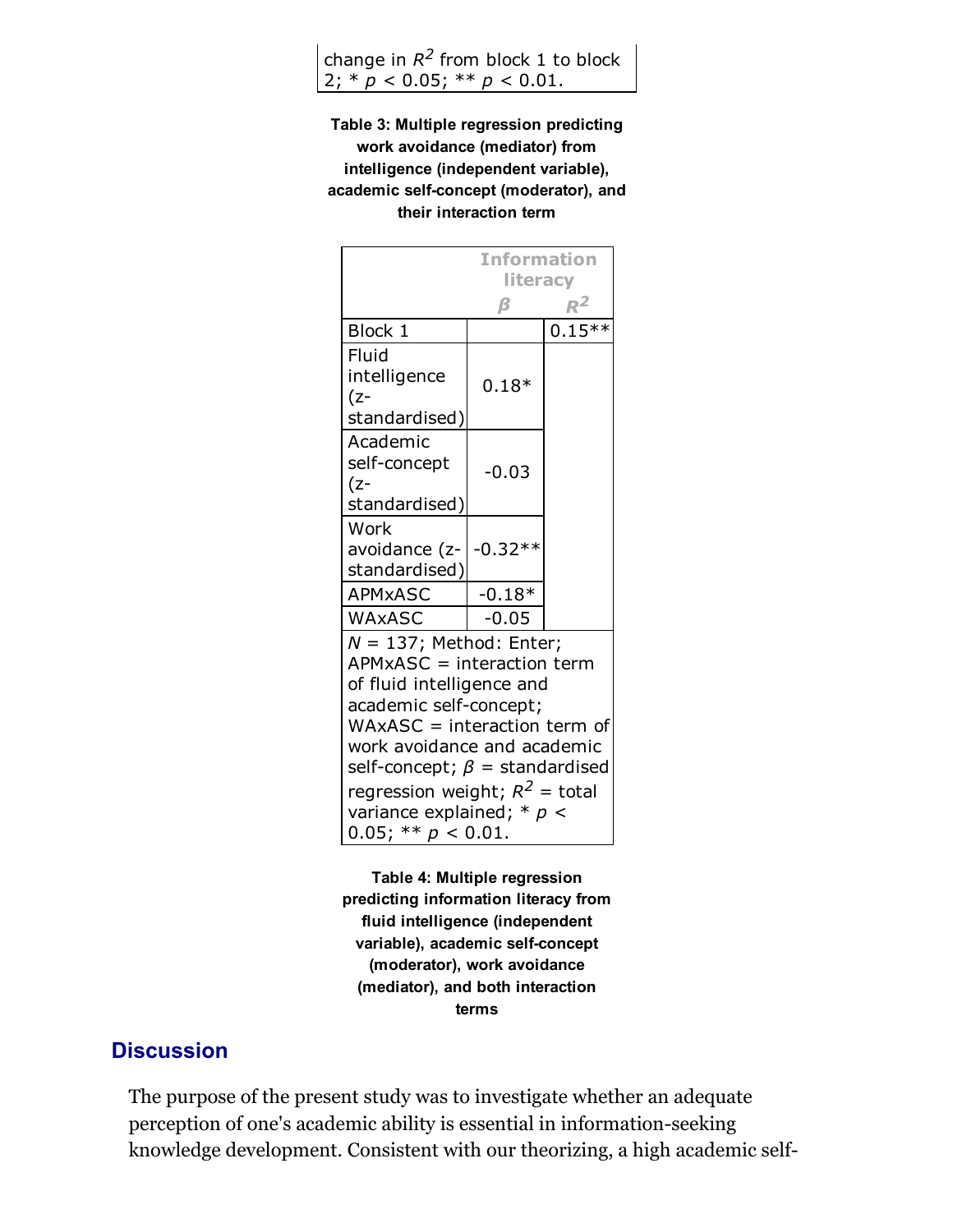concept should be beneficial for students with high cognitive ability, whereas it may even have detrimental effects on lower ability students. A low academic selfconcept, on the other hand, should have detrimental effects on the performance of high ability students but be beneficial for students with lower ability. This reasoning implies a moderator effect of the academic self-concept on the relationship between intelligence and information literacy (Hypothesis 1), which was supported empirically. We attributed this moderator effect (1) on the positive effects of an adequate ability self-perception on effort and motivation, and (2) on the negative effects of under- and overconfidence on effort and motivation (Hypothesis 2). A mediated-moderation analysis confirmed that effort is indeed one of the mechanisms responsible for the moderator effect postulated in Hypothesis 1, thus confirming Hypothesis 2.

## Hypothesis 1: Moderator effect of the academic selfconcept

The significant moderator effect in hypothesis 1 implies that, for subjects with a high academic self-concept, intelligence and information literacy are positively related. In the case of a low academic self-concept, however, this relationship becomes non-significant. Our results show that the findings of Leclerc et al. [\(2010](http://www.informationr.net/ir/20-1/isic2/isic34.html#Lec10)) can indeed be generalised to the domain of information literacy. The crossed nature of the interaction (see Figure 2) indicates that a high self-concept paired with low intelligence (overconfidence) impairs performance even stronger than an adequately low self-concept together with a low intelligence. Likewise, information literacy of high ability students with a high academic self-concept is higher than the respective levels of high ability but under-confident students. The findings thus confirm that realistic academic self-perceptions are desirable.

### Hypothesis 2: Mediator effect of effort on the moderator effect of the academic self-concept

Effort partially mediating the moderator effect of hypothesis 1 indicates that effort is - at least to a certain extent - responsible for this moderator effect. As long as their self-concept matches their ability, students devote increased effort to their studying, which in turn promotes knowledge development. Over and under-confident students, however, are likely to reduce their effort, as they don't recognise their weaknesses or their potential and thus fail to act accordingly. Hence, our findings show that the common assumption of a high academic selfconcept (or, more generally, high self-confidence) alwaysbeing beneficial (e.g., Marsh and [Seaton,](http://www.informationr.net/ir/20-1/isic2/isic34.html#Mar13) 2013) is short-sighted. In fact, our data suggests that overconfidence (overly high academic self-concept) leads to a decrease in both effort and performance relative to students who assess their ability in a more realistic way.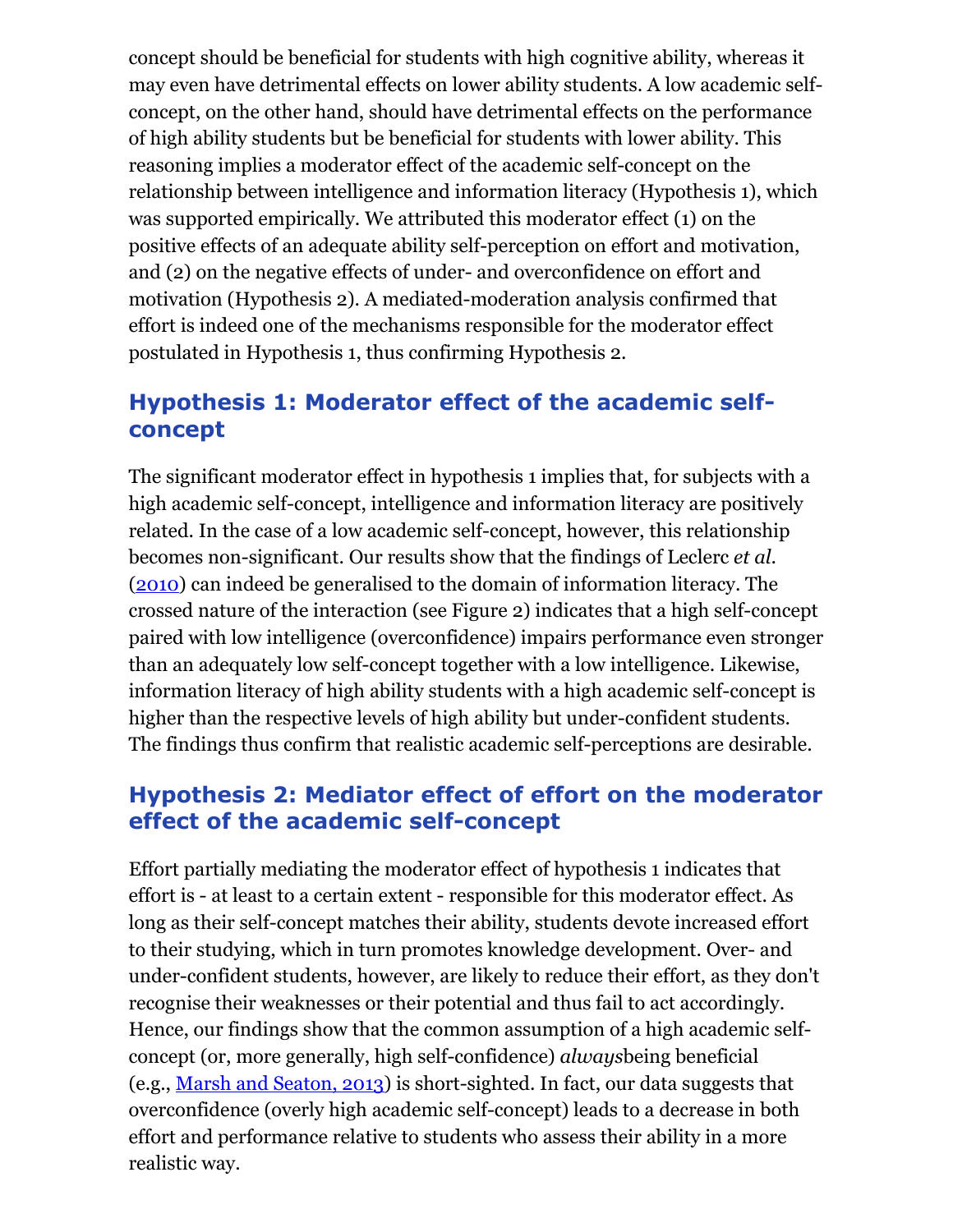# Limitations and implications for further research

Even though we took great care in collecting, analysing and interpreting our data, some potential limitations to our efforts should not be withheld. First, Cronbach's Alpha of the PIKEP test was very low in the present study. As the test has proven to be reliable with two different samples of psychology students (see [Rosman](http://www.informationr.net/ir/20-1/isic2/isic34.html#Ros) et al., under review), this might be caused by the reduced variability in our data as our sample only comprised freshmen. With respect to a low reliability usually deflating (and therefore masking) relationships between variables [\(Carmines](http://www.informationr.net/ir/20-1/isic2/isic34.html#Car79) and Zeller, 1979; [Schmitt,](http://www.informationr.net/ir/20-1/isic2/isic34.html#Sch96) 1996), we nevertheless do not expect this issue to severely bias our findings.

A more serious limitation, however, concerns our sample, as we solely investigated psychology freshmen from one single university. The uneven sex distribution - although typical for German psychology students - aggravates this limitation and impairs generalizability. Additionally, one can argue that freshmen are not well-suited to investigate the development of informationseeking knowledge, as they presumably do not have much experience in information searching yet. However, with a certain amount of variance and no floor effects in our data, it is plausible to assume that most students had already acquired basic information-seeking knowledge prior to and in the beginning of their studies (e.g., by performing scholarly information searches during their last high school years).

A third potential limitation is that the PIKE-P test used to investigate information literacy solely focuses procedural knowledge about information searching as such, leaving aside evaluation and utilisation of the discovered information. Thus, our study does not account for the whole breadth of the information literacy construct as defined by the ACRL ([2000\)](http://www.informationr.net/ir/20-1/isic2/isic34.html#Arc00).

Finally, our mediated moderation analysis showed that effort is only partly responsible for the moderator effect. Even though partial mediation is much more common than full mediation [\(Hayes,](http://www.informationr.net/ir/20-1/isic2/isic34.html#Hay13) 2013), it could prove fruitful to investigate other variables that might account for the moderator effect of the academic self-concept. For example, Markus *et al.* [\(1990\)](http://www.informationr.net/ir/20-1/isic2/isic34.html#Mar90) argued that underconfident students are more hesitating and set less challenging goals. A mediated moderation analysis including these variables could shed more light on the mechanisms of the positive effects of an adequate self-assessment. Furthermore, research should concentrate on replicating our findings in different domains and with different information literacy measures. As our theoretical reasoning about the beneficial effects of an accurate self-perception can easily be expanded to other domains than information literacy, replicating our findings with regard to knowledge development in other disciplines (e.g., physics, math or languages) or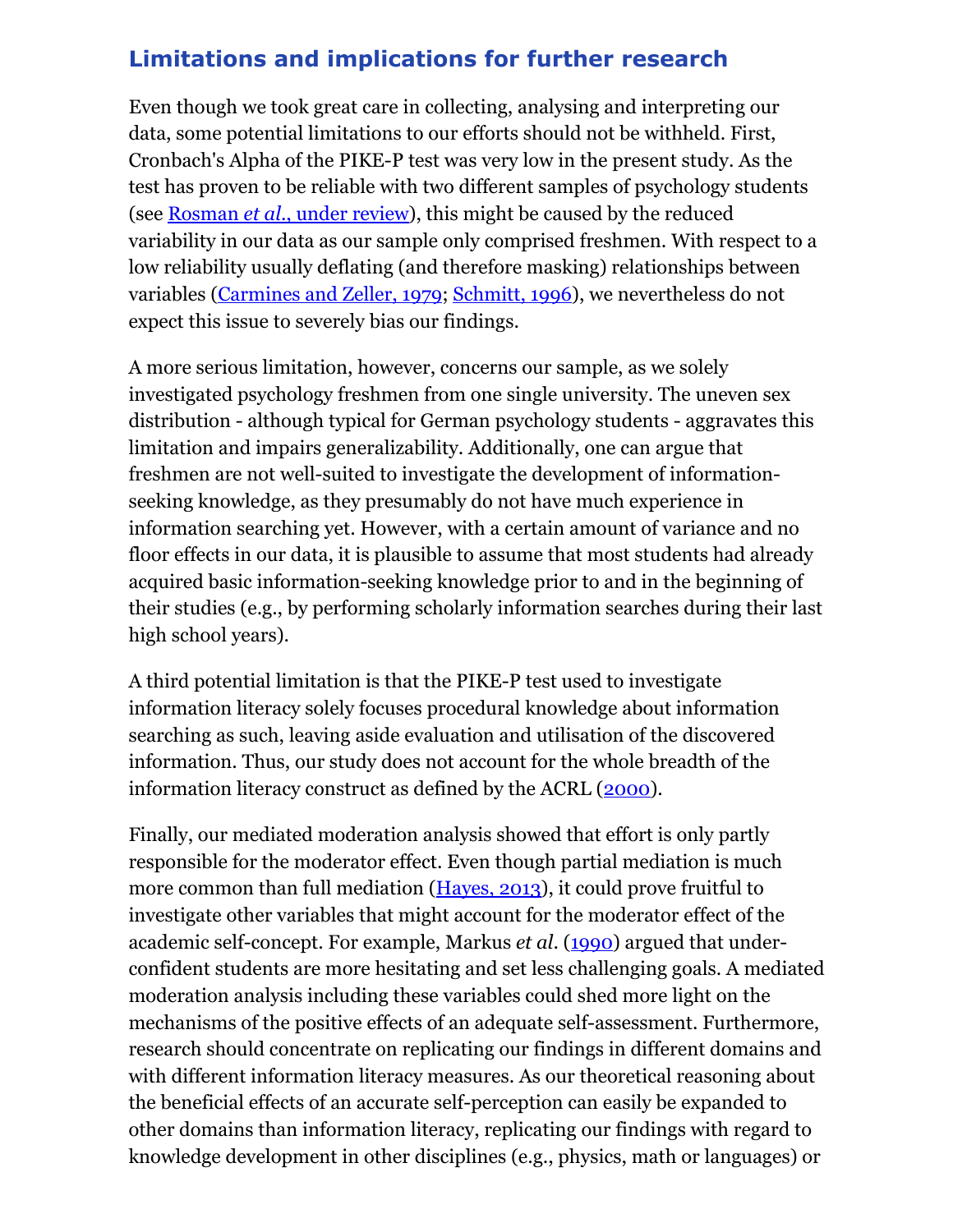study achievement in general could also prove fruitful. Additionally, longitudinal studies investigating the impact of self-perception adequacy on knowledge development are desirable.

# Practical implications

Several conclusions can be drawn from the present investigation. First, the findings explain that an accurate ability self-perception is preferable over excessively high self-perceptions: a high academic self-concept is only beneficial if these self-perceptions are realistically founded. Efforts to identify unrealistic self-perceptions should therefore be made. Additionally, as a high academic selfconcept enables high ability students to make use of their potential, these students should be subject to interventions that foster their self-perceptions. An approach that directly enhances academic self-concept was developed by Craven, Marsh and Debus [\(1991\)](http://www.informationr.net/ir/20-1/isic2/isic34.html#Cra91) and focuses on performance feedback through effective praising strategies (e.g., credible praising with respect to specific accomplishments and attributing these accomplishments to effort and ability; [Brophy,](http://www.informationr.net/ir/20-1/isic2/isic34.html#Bro81) 1981). A second, indirect approach of fostering students' academic self-concepts consists in the training of academic skills (e.g., learning strategies, problem solving, or information skills). In accordance with the socalled reciprocal effects model, the resulting academic success in turn positively reflects on the academic self-concept [\(Guay](http://www.informationr.net/ir/20-1/isic2/isic34.html#Gua03) et al., 2003).

With regard to low-ability students who overestimate their ability, the situation is more precarious. Pajares and Kranzler [\(1995\)](http://www.informationr.net/ir/20-1/isic2/isic34.html#Paj95) strongly discourage efforts to directly lower such students' self-perceptions (for example through negative feedback). As such methods might lead to anxiety and disengagement, we fully agree with their point. As the present paper points out that over-confident students likely do not invest enough effort in academic matters, communicating information searching as being a rather difficult task (which surely is the case) might however make sense. Consistent with effort calculation theory (see above; Heider, 1958), an increase in subjective task difficulty will - all other things being equal - lead to increased effort and thus better learning.

In sum, when developing information literacy instruction programmes, we have to keep in mind that what is good for some students (e.g., praise for underconfident students) might be bad for others (e.g., over-confident students). Practitioners should therefore focus on the assessment of objective as well as subjective individual abilities and give individually tailored support and performance feedback. To teach procedural knowledge about a complex skill set like information literacy, it is of crucial importance that students activelyparticipate in the training, for example by conducting their own searches, and receive feedback about their performance to be able to develop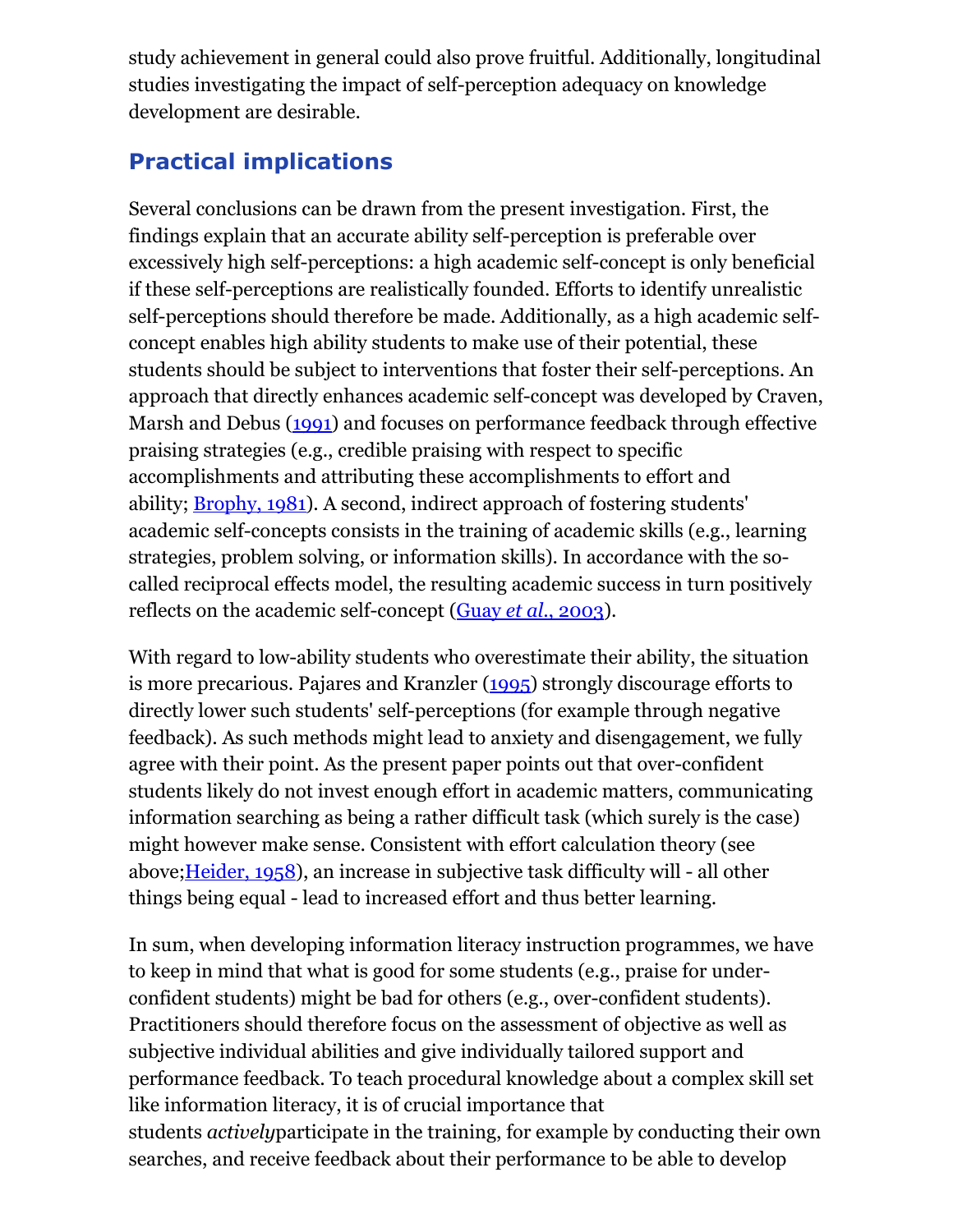realistic academic self-perceptions (see also Rosman, Mayer and Krampen, 2014). Under such conditions, the benefits of learning by doing have full effect. To conclude, we plead for a stronger integration of individualised information literacy instruction into college and university courses, so that high ability students can reach excellence and less fortunate students are not unnecessarily impeded in their skill development.

## Acknowledgements

Research was funded by the German Joint Initiative for Research and Innovation with a grant acquired in the Leibniz Competition 2013.

## About the authors

Tom Rosman is Research Associate and PhD student at the Leibniz Institute for Psychology Information (ZPID), Trier, Germany. He received his diploma in Psychology from the University of Trier. His research focuses on information behaviour, epistemological beliefs, and knowledge development. He can be contacted at[:rosman@zpid.de](mailto:rosman@zpid.de)

Anne-Kathrin Mayer is head of the Research Department at the Leibniz Institute for Psychology Information (ZPID), Trier, Germany. She received both her diploma in Psychology and her PhD from the University of Trier. Her research focuses on information behaviour, psychological assessment, and intergenerational relationships. She can be contacted at[:mayer@zpid.de](mailto:mayer@zpid.de) Günter Krampen is Professor for Clinical Psychology, Psychotherapy, and Scientometrics at the University of Trier, Germany, and director of the Leibniz Institute for Psychology Information (ZPID) in Trier. He received his diploma in Psychology from the University of Trier and his PhD from the University of Erlangen-Nürnberg, Germany. His research focuses on clinical psychology, psychological assessment, scientometrics, and history of psychology. He can be contacted at[:krampen@zpid.de](mailto:krampen@zpid.de)

#### References

ACRL (2000). Information literacy standards for higher education. Retrieved from http://www.ala.org/acrl/files/standards/standards.pdf on 30 March 2014 (Archived by WebCite® at http://www.webcitation.org/6Rluliej1).

Aiken, L.S. & West, S.G. (1991). Multiple regression: Testing and interpreting interactions. Newbury Park, CA: Sage.

- Andretta, S. (2005). Information literacy: A practitioner's guide. Oxford: Chandos Publishing.
- Bandura, A. (1997). Self-efficacy: The exercise of control. New York, NY: Freeman.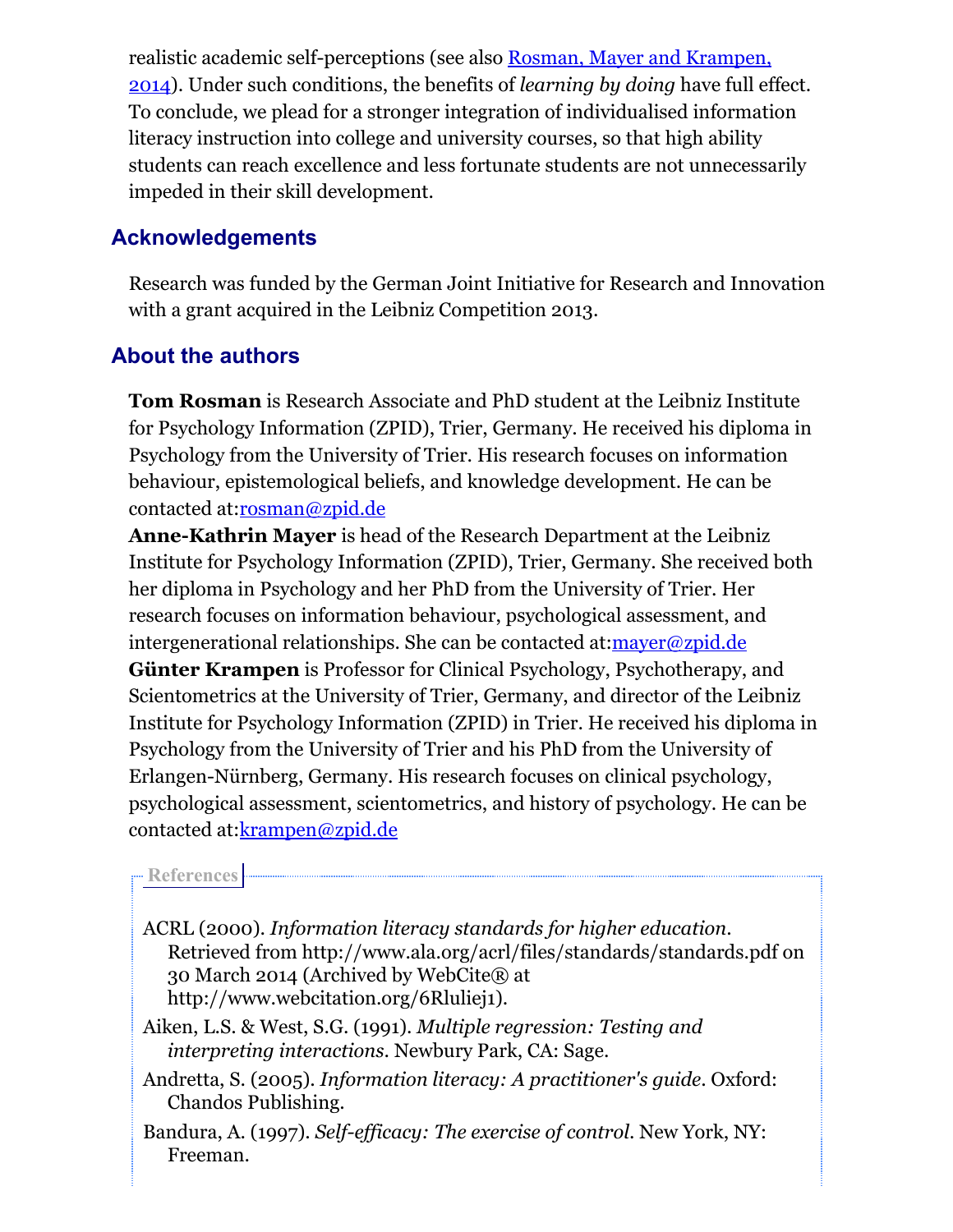- Brand-Gruwel, S., Wopereis, I. & Vermetten, Y. (2005). Information problem solving by experts and novices: Analysis of a complex cognitive skill. Computers in Human Behavior,  $21(3)$ ,  $487-508$ .
- Brophy, J. (1981). Teacher praise: A functional analysis.Review of Educational Research,  $51(1)$ ,  $5-32$ .

Bruce, C. (2004) Information literacy as a catalyst for educational change: A background paper. In Patrick A. Danaher (Ed.), Proceedings 'Lifelong Learning: Whose responsibility and what is your contribution?' of the 3rd International Lifelong Learning Conference(pp. 8-19). Yeppoon, Australia: Central Queensland University Press.

Campbell, S. (2008). Defining Information Literacy in the 21st Century. In J. Lau (Ed.), *Information literacy: International perspectives* (pp. 17-26). Munich, Germany: K. G. Saur Verlag.

Carmines, E.G. & Zeller, R.A. (1979). Reliability and validity assessment. Thousand Oaks, CA: Sage.

Carpenter, P.A., Just, M.A. & Shell, P. (1990). What one intelligence test measures: A theoretical account of the processing in the Raven Progressive Matrices Test. Psychological Review,  $97(3)$ , 404-431.

Craven, R.G., Marsh, H.W. & Debus, R.L. (1991). Effects of internally focused feedback and attributional feedback on enhancement of academic selfconcept.Journal of Educational Psychology, 83(1), 17-27.

- Detlor, B., Julien, H., Willson, R., Serenko, A. & Lavallee, M. (2011). Learning outcomes of information literacy instruction at business schools. Journal of the American Society for Information Science and Technology, 62(3), 572-585.
- Dickhäuser, O., Schöne, C., Spinath, B. & Stiensmeier-Pelster, J. (2002). Die Skalen zum akademischen Selbstkonzept: Konstruktion und Überprüfung eines neuen Instrumentes [Construction and evaluation of a new tool assessing the academic self-concept].Zeitschrift für Differentielle und Diagnostische Psychologie, 23(4), 393-405.

Dunlosky, J. & Rawson, K.A. (2012). Overconfidence produces underachievement: Inaccurate self evaluations undermine students' learning and retention. Learning and Instruction,  $22(4)$ ,  $271-280$ .

Eisenberg, M.B. (2008). Information literacy: Essential skills for the information age. DESIDOC Journal of Library & Information Technology, 28(2), 39-47.

Feldhusen, J.F. & Hoover, S.M. (1986). A conception of giftedness: Intelligence, self concept and motivation. Roeper Review, 8(3), 140-143.

Freund, P.A. & Kasten, N. (2012). How smart do you think you are? A metaanalysis on the validity of self-estimates of cognitive ability. Psychological Bulletin,  $138(2)$ , 296-321.

Guay, F., Marsh, H.W. & Boivin, M. (2003). Academic self-concept and academic achievement: Developmental perspectives on their causal ordering.Journal of Educational Psychology, 95(1), 124-136.

Guay, F. & Vallerand, R.J. (1996). Social context, student's motivation, and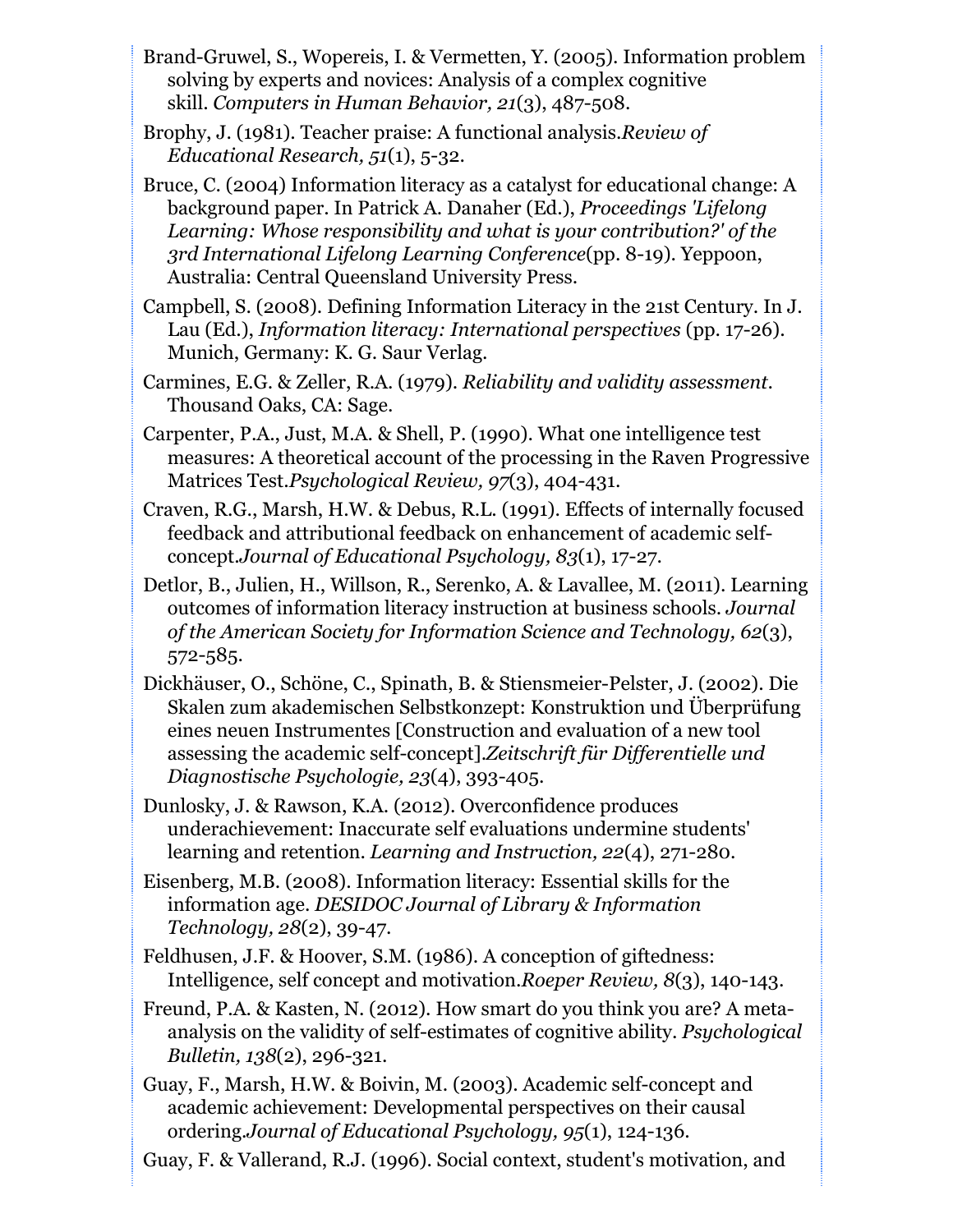academic achievement: Toward a process model. Social Psychology of Education,  $1(3)$ , 211-233.

- Hamel, R. & Schmittmann, V.D. (2006). The 20-minute version as a predictor of the Raven Advanced Progressive Matrices Test. Educational and Psychological Measurement,  $66(6)$ , 1039-1046.
- Hayes, A.F. (2013). Introduction to mediation, moderation, and conditional process analysis: A regression-based approach. New York, NY: Guilford Press.
- Heider, F. (1958). The psychology of interpersonal relations. Hoboken, NJ: Wiley.
- Ivanitskaya, L., O'Boyle, I. & Casey, A.M. (2006). Health information literacy and competencies of information age students: Results from the interactive online Research Readiness Self-Assessment (RRSA). Journal of Medical Internet Research, 8(2), paper e6. Retrieved from http://www.jmir.org/2006/2/e6/ (Archived by WebCite® at http://www.webcitation.org/6RluvZBlx).
- Jensen, A.R. (1998). The g factor: The science of mental ability. Westport, CT: Praeger.
- Jonassen, D.H. & Grabowski, B.L. (1993). Handbook of individual differences, learning, and instruction. Hillsdale, NJ: Erlbaum.
- Kuncel, N.R., Hezlett, S.A. & Ones, D.S. (2001). A comprehensive metaanalysis of the predictive validity of the graduate record examinations: Implications for graduate student selection and performance. Psychological Bulletin,  $127(1)$ ,  $162-181$ .
- Leclerc, M., Larivée, S., Archambault, I. & Janosz, M. (2010). Le sentiment de compétence, modérateur du lien entre le QI et le rendement scolaire en mathématiques [The sense of competency, moderator of the link between IQ and academic achievement in mathematics]. Canadian Journal of Education,  $33(1)$ ,  $31-56$ .
- Leichner, N., Peter, J., Mayer, A.-K. & Krampen, G. (in press). Assessing information literacy using information search tasks. Journal of Information Literacy.
- Lenox, M.F. & Walker, M.L. (1993). Information literacy in the educational process. The Educational Forum,  $57(3)$ ,  $312-324$ .
- Limberg, L. & Sundin, O. (2006). Teaching information seeking: Relating information literacy education to theories of information behaviour. Information Research, 12(1), paper 280. Retrieved from http://www.informationr.net/ir/12-1/paper280.html (Archived by WebCite® at http://www.webcitation.org/6Rlv3FdrA).
- Lloyd, A. (2005). Information literacy: Different contexts, different concepts, different truths? Journal of Librarianship and Information Science,  $37(2)$ , 82-88.
- Mackey, T.P. & Jacobson, T.E. (2011). Reframing information literacy as a metaliteracy. College & Research Libraries, 72(1), 62-78.
- Markus, H., Cross, S.E. & Wurf, E. (1990). The role of the self-system in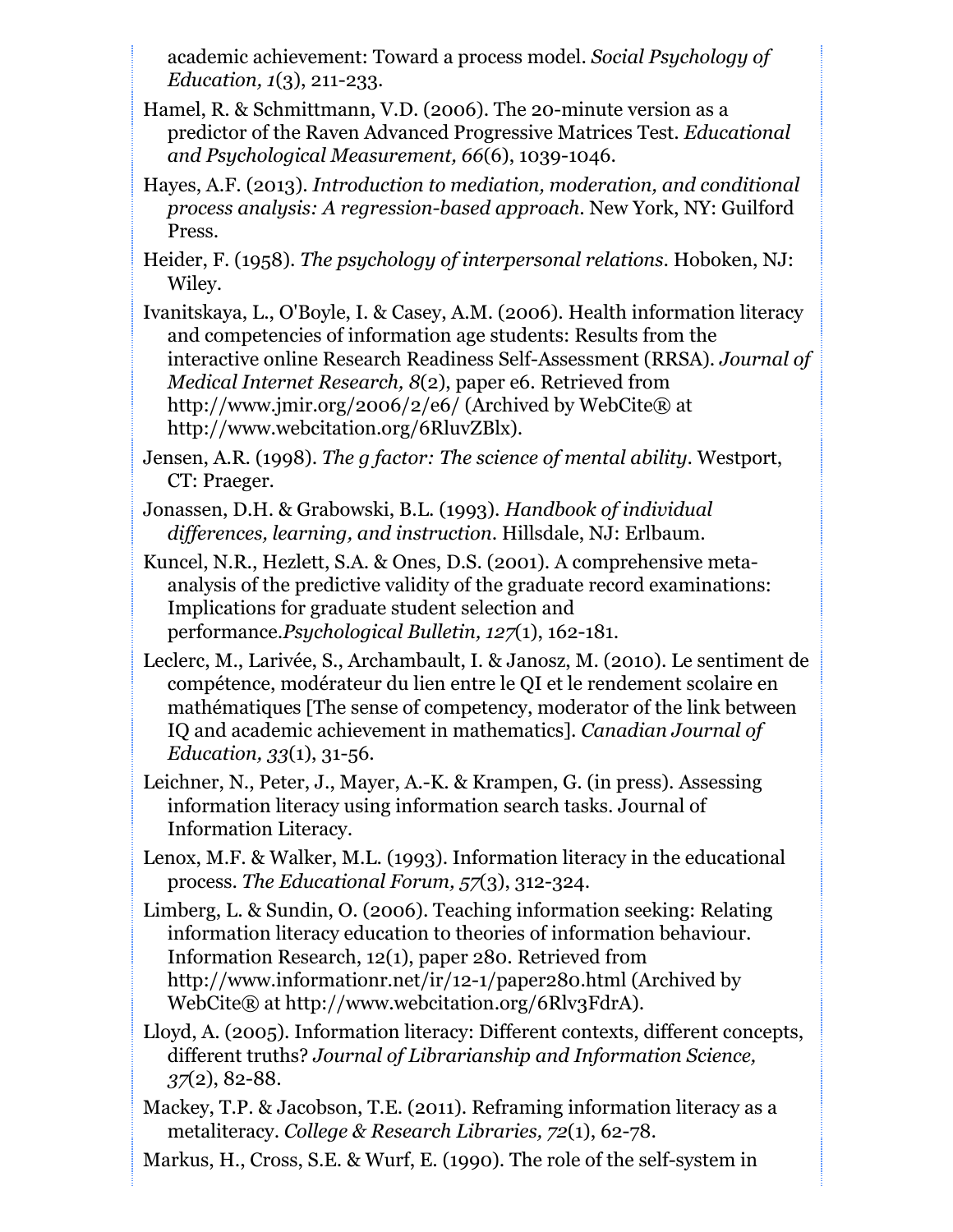competence. In R.J. Sternberg & J. Kolligian, Jr. (Eds.), Competence considered (pp. 205-226). New Haven, CT: Yale University Press.

- Marsh, H.W. (1993). Academic self-concept: Theory, measurement, and research. In J. M. Suls (Ed.), The self in social perspective. Psychological perspectives on the self (Vol. 4) (pp. 59-98). Hillsdale, UK: Lawrence Erlbaum Associates.
- Marsh, H.W. & Seaton, M. (2013). Academic self-concept. In J. Hattie & E.M. Anderman (Eds.), International guide to student achievement (pp. 62 63). New York, NJ: Routledge.
- Mayer, R. E. (2011). Intelligence and achievement. In R.J. Sternberg & S.B. Kaufman (Eds.), The Cambridge handbook of intelligence (pp. 738-747). New York, NJ: Cambridge University Press.

Moores, T.T. & Chang, J.C.J. (2009). Self-efficacy, overconfidence, and the negative effect on subsequent performance: A field study. Information & Management,  $46(2)$ , 69-76.

Muller, D., Judd, C.M. & Yzerbyt, V.Y. (2005). When moderation is mediated and mediation is moderated.Journal of Personality and Social Psychology, 89(6), 852-863.

- Nokes, T.J. & Ohlsson, S. (2005). Comparing multiple paths to mastery: What is learned? Cognitive Science, 29(5), 769-796.
- Pajares, F. & Kranzler, J. (1995). Self-efficacy beliefs and general mental ability in mathematical problem-solving. Contemporary Educational  $P<sub>5</sub>ychology, 20(4), 426-443.$

Plucker, J.A., Robinson, N.M., Greenspon, T.S., Feldhusen, J.F., McCoach, D.B. & Subotnik, R.F. (2004). It's not how the pond makes you feel, but rather how high you can jump. American Psychologist,  $59(4)$ , 268-269.

Raven, J., Raven, J.C. & Court, J.H. (1998). Raven manual section 4: Advanced Progressive Matrices. Oxford: Oxford Psychologists Press.

Reis, S.M. & McCoach, D.B. (2000). The underachievement of gifted students: What do we know and where do we go? Gifted Child Quarterly, 44(3), 152-170.

- Robins, R.W. & Beer, J.S. (2001). Positive illusions about the self: Short-term benefits and long-term costs.Journal of Personality and Social  $Psychology, 80(2), 340-352.$
- Rosenfeld, P., Salazar-Riera, N. & Vieira, D. (2002). Piloting an information literacy program for staff nurses: Lessons learned. Computers Informatics Nursing,  $20(6)$ ,  $236-241$ .
- Rosman, T., Mayer, A.-K. & Krampen, G. (2014). Combining self-assessments and achievement tests in information literacy assessment: Empirical results and recommendations for practice. Assessment & Evaluation in Higher Education. Advance online publication.
- Rosman, T., Mayer, A.-K. & Krampen, G. (under review). Measuring psychology students' information-seeking skills in a situational judgment test format: Construction and validation of the PIKE-P Test.

Rosman, T. & Birke, P. (in press). Fachspezifische Erfassung von